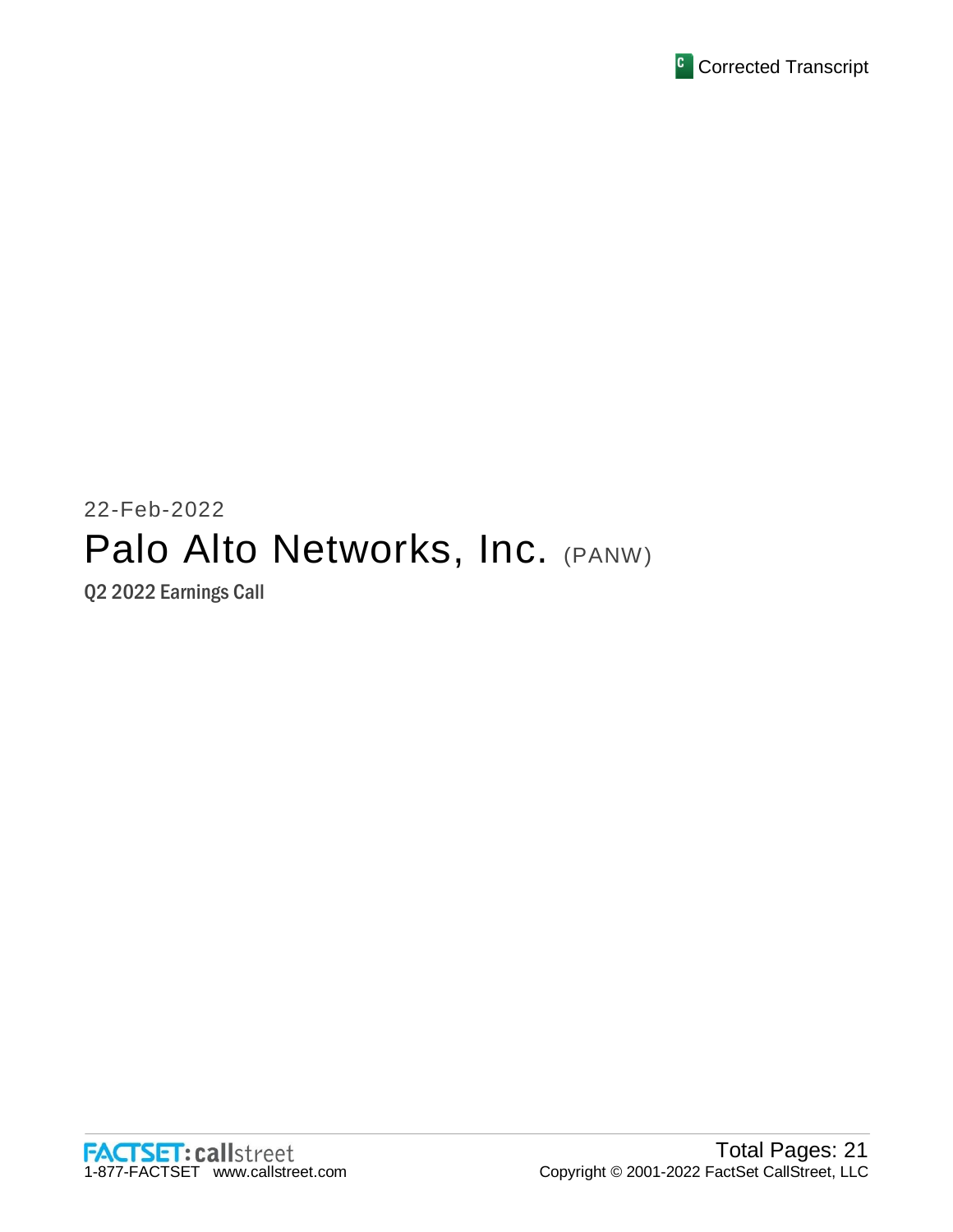## **CORPORATE PARTICIPANTS**

Clayton Bilby Head of Investor Relations, Palo Alto Networks, Inc.

Nikesh Arora Chairman & Chief Executive Officer, Palo Alto Networks, Inc. Dipak Golechha Chief Financial Officer, Palo Alto Networks, Inc.

Lee Klarich Chief Product Officer, Palo Alto Networks, Inc.

## **OTHER PARTICIPANTS**

Saket Kalia Analyst, Barclays Capital, Inc.

Tal Liani Analyst, BofA Securities, Inc.

Brian Essex Analyst, Goldman Sachs & Co. LLC

Hamza Fodderwala Equity Analyst, Morgan Stanley & Co. LLC

Philip Winslow Analyst, Credit Suisse Securities (USA) LLC Brent Thill Analyst, Jefferies LLC

.....................................................................................................................................................................................................................................................................

Rob D. Owens Analyst, Piper Sandler & Co.

Gregg Moskowitz Analyst, Mizuho Securities USA LLC

Adam Charles Borg Analyst, Stifel, Nicolaus & Co., Inc.

Patrick Colville Analyst, Deutsche Bank AG

## **MANAGEMENT DISCUSSION SECTION**

[Video Presentation] (00:00-01:28)

## Clayton Bilby

Head of Investor Relations, Palo Alto Networks, Inc.

Good day, everyone, and welcome to Palo Alto Network's Fiscal Second Quarter 2022 Earnings Conference Call. I am Clay Bilby, Head of Palo Alto Networks' Investor Relations. Please note that this call is being recorded today, Tuesday, February 22, 2022, at 2:00 PM Pacific Time.

.....................................................................................................................................................................................................................................................................

.....................................................................................................................................................................................................................................................................

With me on today's call are Nikesh Arora, our Chairman and Chief Executive Officer; and Dipak Golechha, our Chief Financial Officer. Our Chief Product Officer, Lee Klarich, will join us in the Q&A session following the prepared remarks.

You can find the press release and information to supplement today's discussion on our Investor website at investors.paloaltonetworks.com. While there, please click on the links for Events and Presentations, where you will find the investor presentation and supplemental information.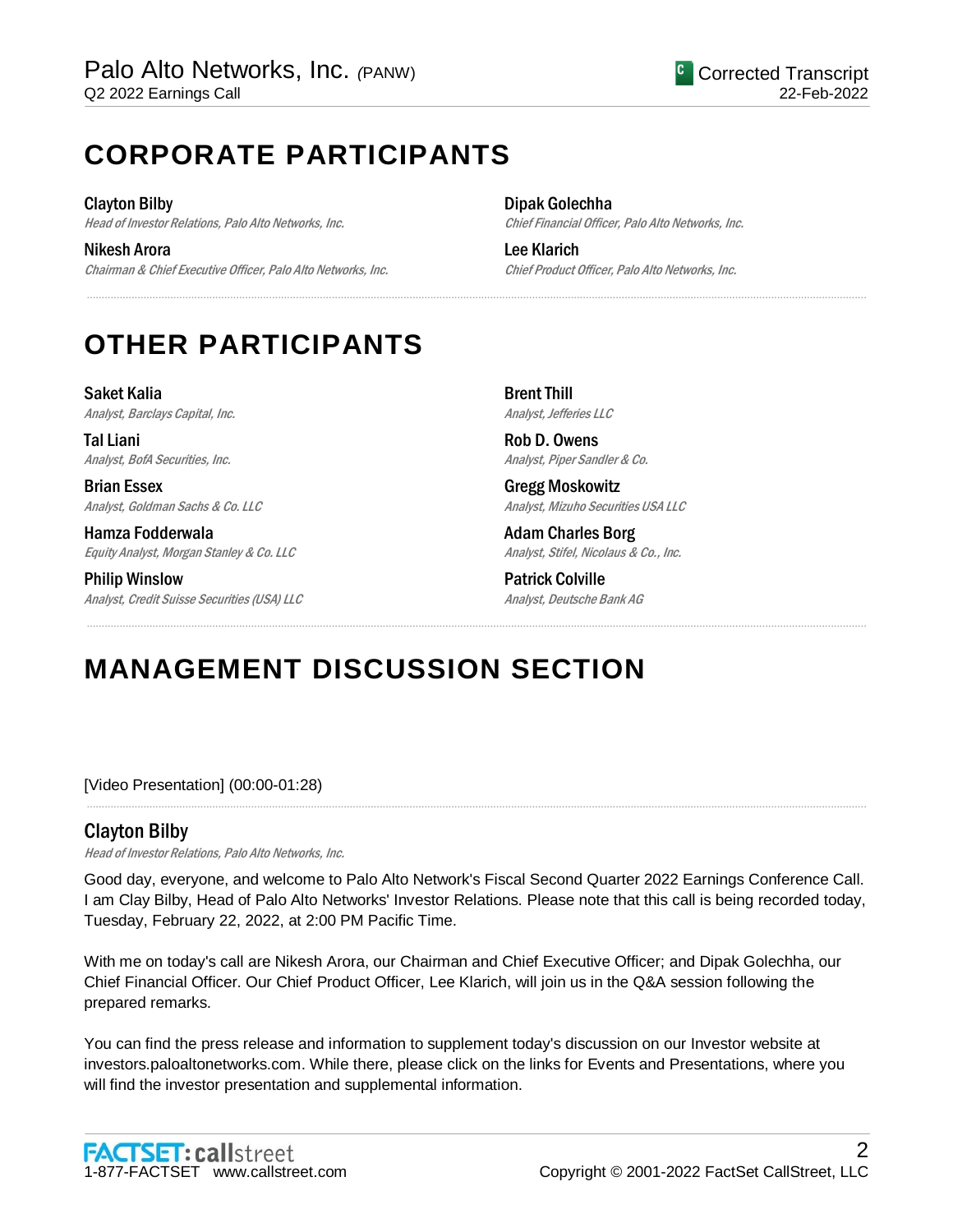## Palo Alto Networks, Inc. *(*PANW)

In the course of today's call, we will make forward-looking statements and projections that involve risk and uncertainty that could cause actual results to differ materially from forward-looking statements made in this presentation. These forward-looking statements are based on our current beliefs and information available to management as of today. Risks, uncertainties and other factors that could cause actual results to differ are identified in the safe harbor statements provided in our earnings release and presentation and in our SEC filings. Palo Alto Networks assumes no obligation to update the information provided as a part of today's presentation.

We will also discuss non-GAAP financial measures. These non-GAAP financial measures are not prepared in accordance with GAAP and should not be considered as a substitute for or superior to measures of financial performance prepared in accordance with GAAP. We have included tables, which provide reconciliations between the non-GAAP and GAAP financial measures in the appendix to the presentation and in our earnings release, which we have filed with the SEC and can also be found in the Investors section of our website.

Please also note that all comparisons are on a year-over-year basis unless specifically noted otherwise. We would also like to note that our management is scheduled to participate in the Morgan Stanley Investor Conference in March. I'd like to apologize for the delay in our start time. We experienced a technical issue that required delaying the call by 30 minutes.

I will now turn the call over to Nikesh.

### Nikesh Arora

Chairman & Chief Executive Officer, Palo Alto Networks, Inc.

Thank you, Clay. Good afternoon, and thank you, everyone, for joining us today for our earnings call. As you've seen by results we released, we had an exceptional Q2. We continue to accelerate the growth of our business in line with our stated direction of fiscal year 2022 being the year of focused execution.

.....................................................................................................................................................................................................................................................................

But first, let's talk about the market and the trends we're seeing. Firstly, we continue to see a strong demand for cybersecurity. We have not seen any changes in the IT spending patterns of our customers or a slowdown in companies investing in IT systems to drive competitive advantage. On the contrary, we see acceleration around trends associated with the shift to the cloud as well as the continued efforts to redefine network architectures to enable employees to work effectively from anywhere, a trend which has been bolstered by the pandemic and we continue to believe we're still in the early innings here. Both these factors underpin continued demand for cybersecurity services.

Secondly, we continue to see an evolving and complicated threat landscape. We have highlighted in the past that cybersecurity is at the front and center of all conversations around risks and threats at companies as well as nation state levels. We believe cybersecurity will continue to become more and more relevant and important. With increased reliance on technology in the prevalence of cyberattacks, there is an ability to disrupt businesses and critical systems, making cybersecurity an area that will need continued focused investment.

In addition to industry specific trends, we're seeing a trend that is unique to Palo Alto Networks. Given our investments in the areas and continued relevance across multiple platforms and needs of our customers, we're having more and more significant partnership conversations, which encompass the entire Palo Alto Networks offering. Whilst early, we believe this is the true differentiation that Palo Alto Networks provides, both best-ofbreed and integrated security that works.

Thirdly, our continued focus on execution. This focus is bearing fruit as we execute multiple dimensions across our business. Execution from our product teams means continuing our rapid pace of integrated platform delivery.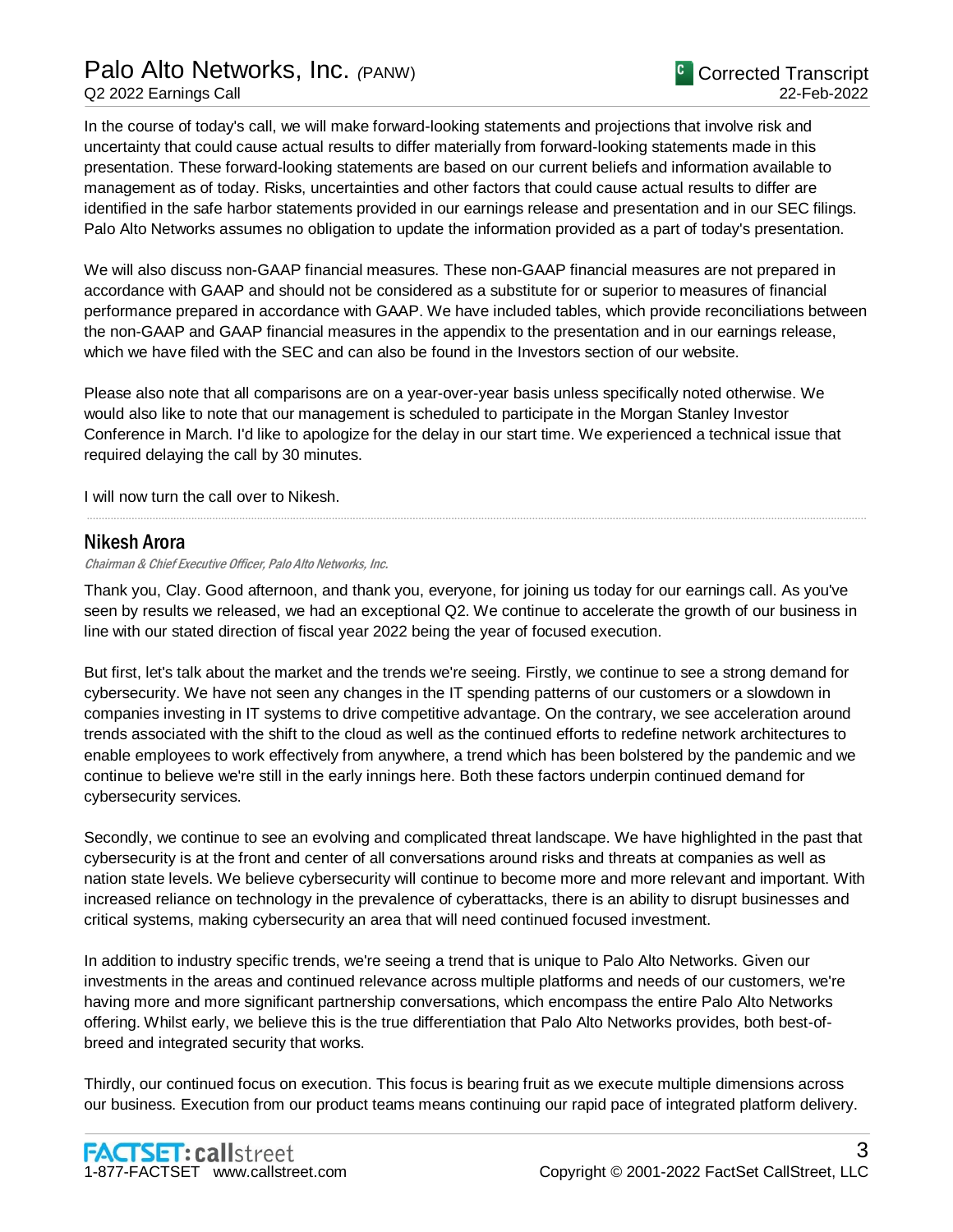We will talk about the innovation across our platforms, but to highlight, just today, we unveiled our XSIAM product which is poised to reimagine security operation centers and truly deploy technology to resolve cyberattacks in real-time.

Execution from our go-to-market teams means focusing on the broader customer-driven priority of helping them significantly improve their cybersecurity posture. This is demonstrated by the multi-platform large deal commitments we're beginning to see.

Execution from our supply chain team means we're able to work with our suppliers in this tough environment to deliver critical security appliances to our customers. We've had to balance some of the increased costs of price increases as an offset, but we've been able to keep these increases modest in comparison to our peers.

Execution from our people leaders means despite this being a hot market for great talent, we're able to attract and retain the best minds in cybersecurity. As you saw in the opening of the call, we launched a Welcome Home program to welcome back employees that had left our company. We have seen good initial success here.

Let's take a quick look at some of the outcomes caused by the focus on execution. In Q2, revenue was up 30%, while the leading billing and RPO metrics were up 32% and 36%, respectively. We're building a more predictable business model. Our cRPO balance of \$3.4 billion gives us significant visibility into our next 12 months revenue.

Next-Generation Security, or NGS, ARR finished Q2 at \$1.43 billion. As we hit our midyear point, we have greater confidence that our strategy is working, which is driving us to make further investments in these businesses.

At the same time, we continue to transform our core network security business with a software mix within our Firewall as a Platform billings came in at 40%, up 5 points versus last year. We drove these strong top-line results, while balancing non-GAAP profitability even as we absorbed some incremental expenses from supply chain challenges. Operating income grew 20% and adjusted free cash flow grew 33%. We outperformed our non-GAAP EPS guidance midpoint by \$0.09.

For a number of quarters, we've talked about our large deal momentum. To accelerate these results, as we exited fiscal 2021, we layered on a sales strategy to elevate our focus and drive efficiency in our largest opportunities. With a growing portfolio of products across three platforms, making large deals selling a repeatable process is core to our sustaining and accelerated growth trajectory.

With BJ Jenkins taking over the leadership roles for our broader sales organization, we've had an ability to increase management attention on the largest deals in the form of Amit Singh, our CBO. We're pleased with the results we have seen in the first half of the year. These deeper multiplatform relationships are a win-win for Palo Alto Networks and our customers.

As a testament to this, at the end of Q2, 47% of our Global 2000 customers used products from all three of our platforms, up from 38% a year ago. In Q2, we closed 221 7-figure transactions, including three transactions over \$20 million. Our millionaire customers were 1,077 in Q2, up 26% year-over-year. Our combined rate of growth in millionaire customers as well as an increase in size of our large deals has helped us sustain the accelerated level of growth you've seen over the last several quarters. In all, it was a strong quarter, and I want to thank our global teams for their strong execution across the board.

Driving these results are the transformation of our Firewall business and our focus on capturing the growth in Next-Generation Security. In particular this quarter, our strengths were well balanced in both of these categories.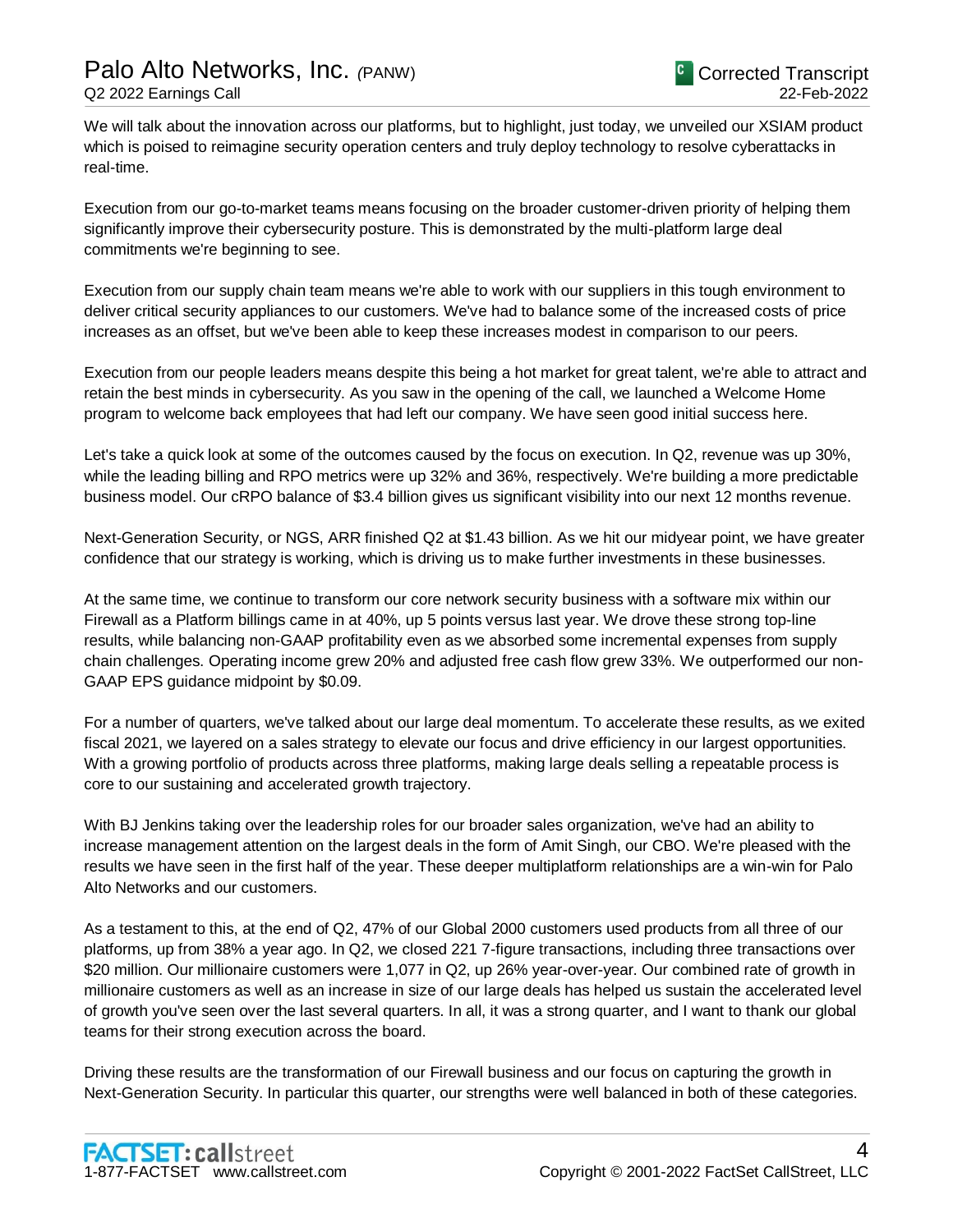Let's do a quick review of our progress across our three platforms. As you know, we have them designed modularly, so customers can initiate their partnership journey with Palo Alto Networks whatever their current need is, but over time, we work with them to both expand across any one of our platforms and also work with them to adopt our other platforms in line with their plans.

At the heart of our three-platform strategy is innovation. This is the fuel for our growth, especially in Next-Generation Security where we play in markets that are early in their life cycle. In the first half of fiscal year 2022, we had 22 major product releases, which is equal to all the releases we had in the full year of fiscal 2020. Even more impressive is that this quarter marks the end of all integrations of our acquired businesses over the last few years, i.e., all of our products are now seamlessly integrated and can have organic development continuing on them.

We were also pleased to receive two new industry awards, adding one in developer security tools and another in secure web gateway. We now have a leadership position in 10 categories.

Focusing first on our Firewall business, we're continuing to refresh our platform, and just last week we announced two more new families with the PA-3400 and PA-5400. These new Generation-4 platforms have industry-leading performance on real-world encrypted traffic using our Single Pass Architecture in performance that is three times faster than similar Gen-3 appliances.

We also rolled out PAN-OS 10.2 Nebula release, which adds significant new capability in using machine learning to stop the current generation of highly malicious attacks in line. This capability powers our recently released Advanced URL and new Advanced Threat Prevention subscriptions, as well as bringing significant enhancements to the capability of our DNS Security subscription.

We added the industry's first integrated AIOps to our Next-Generation Firewalls, our 10th subscription added to the Firewall family. This capability assists customers to prevent firewall misconfigurations and proactively addresses performance issues before they impact customer networks.

We were pleased with our ability to grow our product revenues at 21%. This contributed to our Q2 revenue upside and was ahead of our guided mid-teens growth for the full year, which we will be raising. Our teams worked tirelessly during Q2 to ensure we could fulfill product demands to customers as quickly as possible while also navigating through the Gen-3 to Gen-4 refresh. We did see demand for our Next-Generation Firewall appliances outstrip our ability to ship in the quarter, and this is reflected in the growing RPO I spoke about earlier.

Strong security demand, innovations we're bringing to customers such as our Nebula release, as well as customer appetite for our Gen-4 gives us strong conviction to sustained product demand into fiscal year 2023.

Next, I want to spend some time in our NGS business. This is one where our teams have done work, which I personally believe, has not been done in the cybersecurity industry before, and this is what makes Palo Alto Networks special. We have built a formidable set of services which are cloud-first, and these services are resonating with our customers.

This success is truly driven by us working with our customers to anticipate their challenges, delivering best-ofbreed solutions in an integrated fashion whilst continuing to focus on security outcomes. This has resulted in us building an NGS ARR stream of \$1.43 billion, driven by billings growth of 79% in NGS.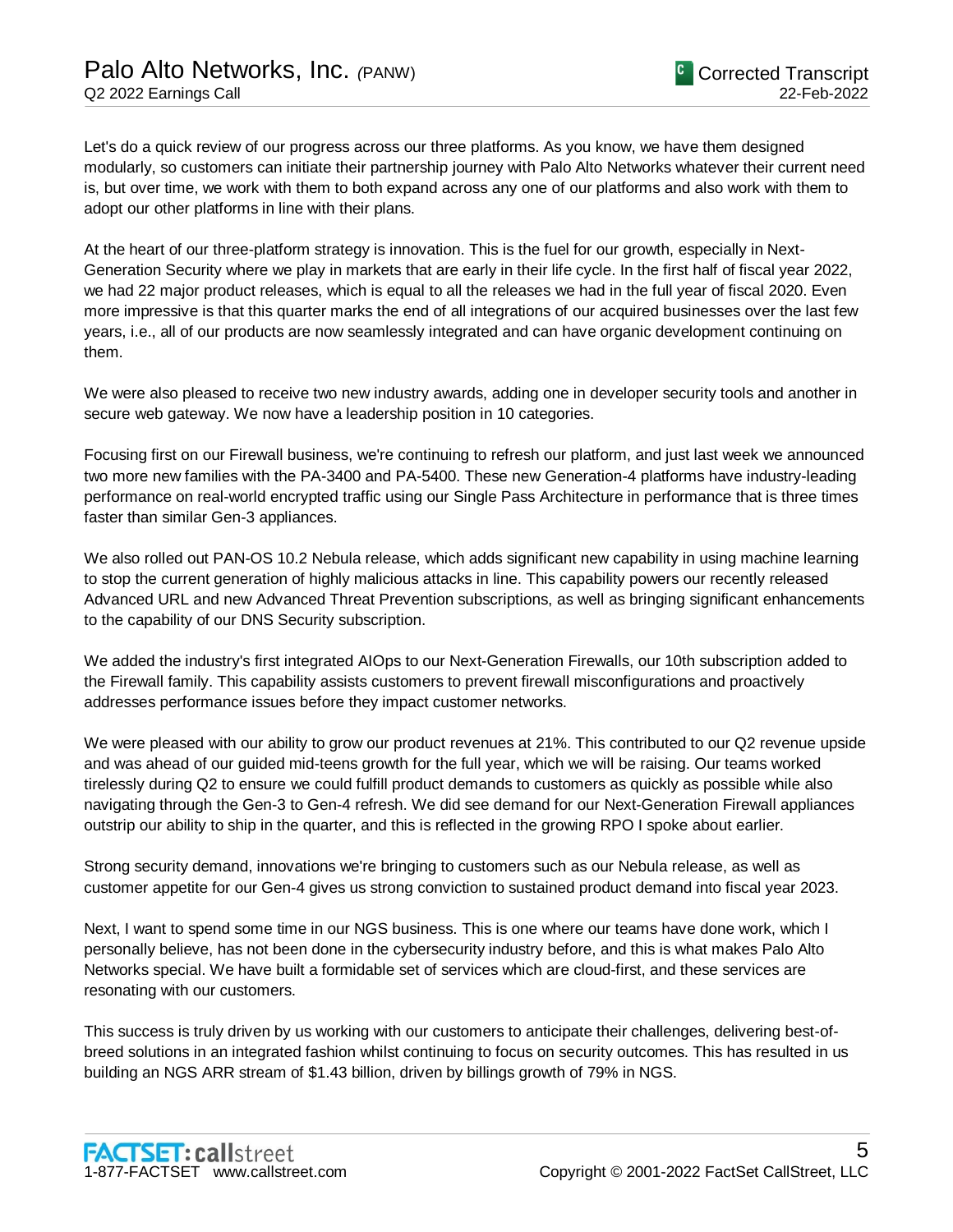## Palo Alto Networks, Inc. *(*PANW) Q2 2022 Earnings Call

Diving deeper into SASE, which has been a strong contributor to NGS, we continue to see strong uptake from our existing customers. We're also seeing marquee new customer wins which are reflected in our current customer count of 1,983, which is up 62%.

A recent report from the IT industry analyst Enterprise Strategy Group noted that 78% of organizations have begun or are planning SASE implementations. We see this mirrored in our customer conversations where hybrid work is now the way many of these companies are planning on supporting their future work. We are pleased to again stand on Okta's Businesses at Work report where we were identified as a leading provider of remote access solutions.

We're seeing SASE emerge as a key platform for our customers. With these customers looking to Prisma SASE to deploy needed capabilities. We rolled out integrated CASB within Prisma Access 3.0 including a new capability around inline DLP for SaaS and in particular collaboration applications. We continue to see success attaching autonomous digital experience management, or ADEM, as an upsell in Prisma Access as customers rely more on SASE as a foundation of their network architecture.

On the Cloud front, we're seeing mainstream adoption of hyperscale public cloud in our customer base, as well as an acceleration in production workloads. This is driving sustained strength we're seeing from Prisma Cloud.

Four years ago, we made it a conscious strategy to be a first mover with multiple big bets to proactively invest where we believed the future of security was going. Our pivot began with several acquisitions targeting companies with the best technologies. We developed a unique go-to-market approach allowing us to promote future modules as part of an integrated offering. We're seeing tremendous success with this approach.

While our active customers grew 21% (sic) [27%] to 1,810 in Q2, we saw north of 56% growth in credit consumptions, driven both by increased adoption of the cloud by our customers and their continued adoption of more security modules in Prisma Cloud. While our two core modules, Cloud Security Posture Management and Cloud Workload Protection, are mainstream within most of our customer base, we're seeing an increased adoption of three and more modules.

There are two areas I would like to highlight in Prisma Cloud this quarter. First, the launch of Cloud Code Security, and second, the launch of agentless scanning.

Approximately one year ago we acquired Bridgecrew, which has strong early traction in DevSecOps, enabling security to be shifted left into the software development lifecycle. This addresses security problems before they are created in production deployments and is far more efficient. A single deployment template can be propagated hundreds of times. If there are multiple vulnerabilities in the code, each deployment could create hundreds of security events even once in production. Bridgecrew had significant traction with Checkov open-source tool, momentum that has significantly accelerated since the acquisition closed and downloads of up to five times yearover-year.

Building on the Bridgecrew technology, in Q2, we released our fifth Prisma Cloud pillar, Cloud Code Security, which is part of our 3.0 release. Our stand-alone Bridgecrew product has about 70 customers. We're pleased to see DevSecOps customer momentum building as Prisma Cloud customers adopt Cloud Code Security just several weeks after its integrated release into our platform.

Let's talk about agentless scanning. We've seen a number of smaller providers focus on small initiatives in cloudnative security. Providing only agentless scanning is one of them. What we hear clearly from our customers that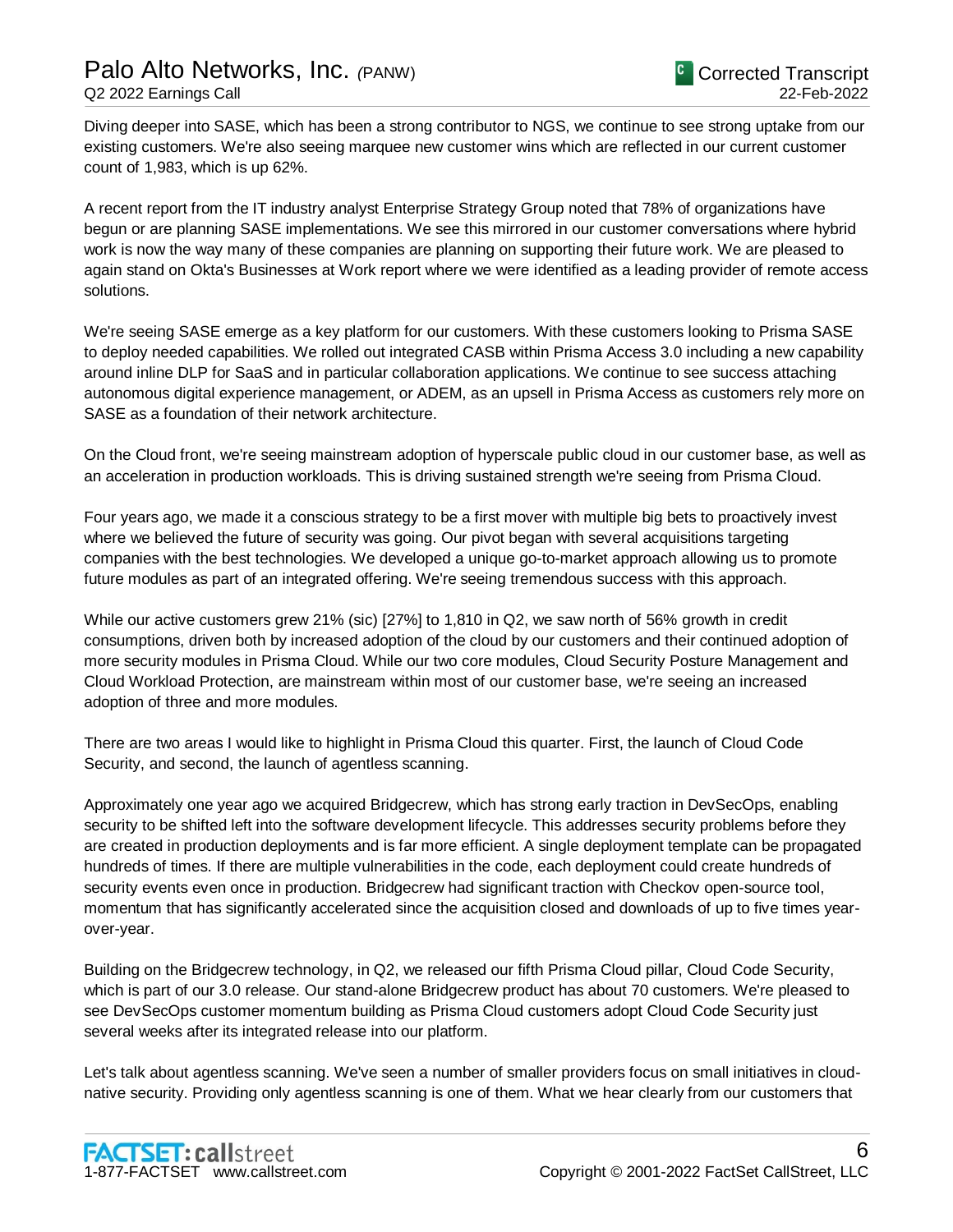they want a platform approach to cloud security, which offers the flexibility of both agent and agentless scanning, depending on their architecture and security needs. Towards this end, our teams rallied and delivered agentless scanning in record time. This makes sure that our customers can deploy either approach via the integrated platform that is Prisma Cloud.

Now turning to Cortex, our endpoint security, secure analytics and automation solutions. We continued to see significant customer demand for automation and security, as the threat data in volume security events grow at exponential rates. The human-only approach to interpreting data and responding to events is not keeping pace. We're seeing strong customer adoption for our market-leading technologies across XDR, XSOAR and Xpanse. Total customers across XDR Pro and XSOAR reached 3,232 and increased over 69%, due to the strong quarter of our new customers, both those that are brand new to Palo Alto Networks and also cross-sells to Cortex.

We also saw Q2 strength across all of our geographies for Cortex. At our Ignite event last November, we launched our managed partnership program XMDR, and we continue to see partners join the program to further align the opportunity across our Cortex portfolio. We now have 27 partners here and have a strong pipeline of interested partners working through the certification process.

Core to our growing success with Cortex is the innovation and investments we have made over the last years in XDR, XSOAR and Xpanse, with market-leading capabilities in each. Shortly after releasing XDR 3.0 in Q1, to enable cloud detection response, we released XDR 3.1 in Q2 to further enhance our cloud asset visibility and insights. Q2 also marked the release of our intelligence modules for XSOAR, providing end-to-end real-world threat intelligence to help identify and discover new malware families or campaigns or attack techniques that are related to security incidents.

This morning, we announced our Cortex extended security intelligence and automation management, or XSIAM platform, and shared our vision to provide an autonomous cybersecurity solution as a modern alternative to SIEM solutions. We believe security operations teams have an urgent threat detection remediation problem and only by leaning into a natively AI-driven platform, we will be able to bring down response times from hours and days to seconds and minutes. We're on a mission to revolutionize how data, analytics and automation is leveraged in cybersecurity, and XSIAM is a product of years of research and development we've been doing in this area. XSIAM is currently available to a limited number of customers and will be broadly available later this year.

In summary, I am very pleased with our Q2 results. We both continue to benefit from strength in our Core Next-Generation Firewall business and, as a strong sign of our future growth prospects, significant strength across our Next-Generation Security portfolio. This balanced performance is a hallmark of our long-term strategy to drive durable growth.

On the back of the strength and based on what we're seeing in our pipeline, heading into the second half of fiscal year 2022, we are raising our total revenue, product revenue, and total billings guidance for the year. Within this top line, given our confidence in both our pipeline and our sales execution NGS, we're also raising NGS ARR for the year.

Lastly, we're delivering this top line while we continue to make significant investments in our business for future growth. We not only continue to see strong near-term demand but also strong medium-term trends in cybersecurity, fueled by underlying strength in IT spending and secular trends like hybrid work and cloud-native adoption.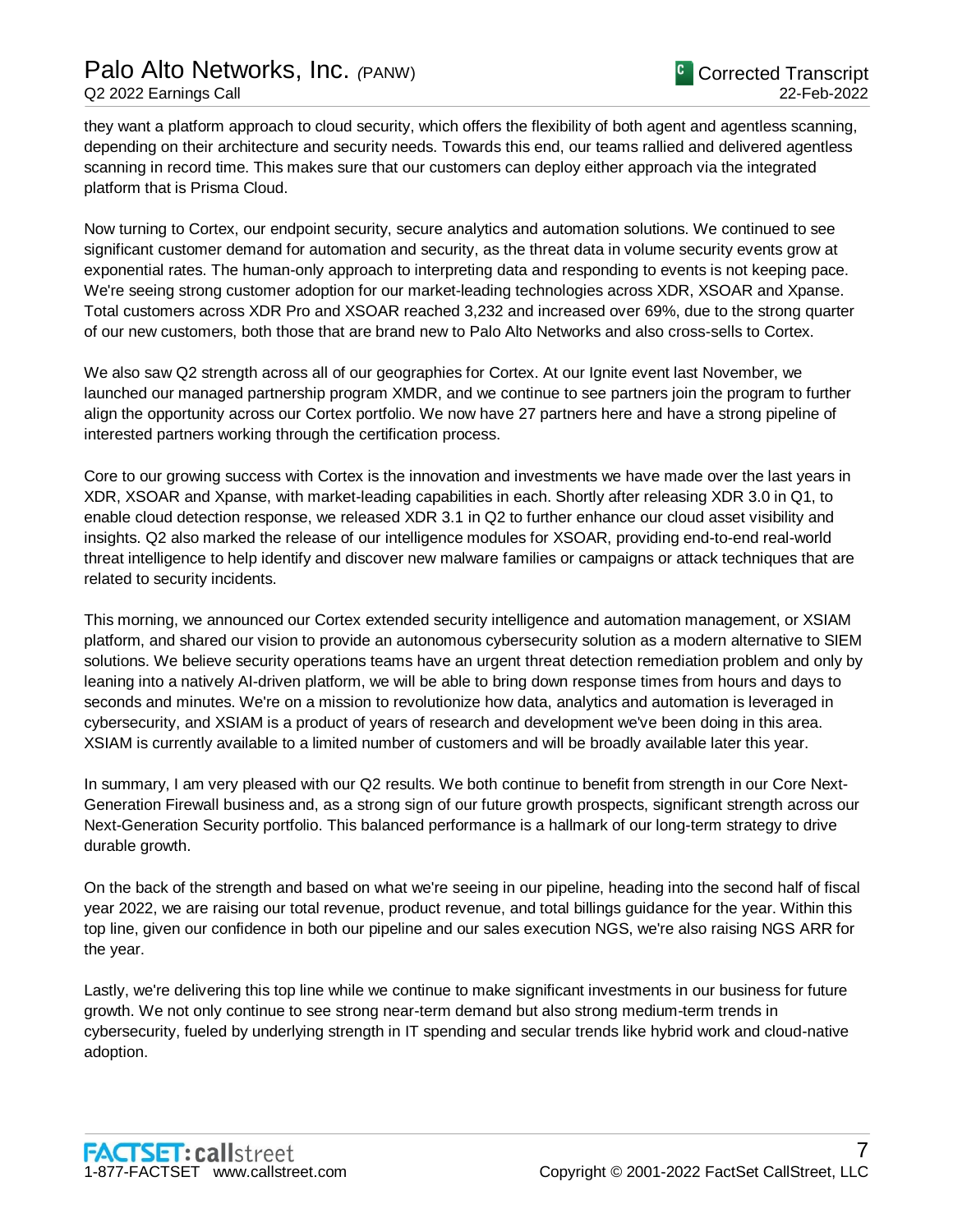We have aligned investments both to building sales capacity for fiscal year 2023 as well as medium-term investments and product capability. These investments have been made while also absorbing unexpected supply chain-related costs this year. Despite this, we have been able to deliver upside to our non-GAAP EPS forecast so far this year. We're lifting our non-GAAP EPS guidance for the year, that reflecting much of the upside we saw in Q2.

.....................................................................................................................................................................................................................................................................

With that, I will turn the call over to Dipak to go into more detail on the Q2 performance and our guidance.

## Dipak Golechha

Chief Financial Officer, Palo Alto Networks, Inc.

Thank you, Nikesh, and good afternoon, everyone. We again delivered results ahead of our guidance across all metrics as we continue to transform our business. Top line growth remains strong in Q2, with balanced strength across our portfolio, including product and especially in our Next-Generation Security offerings. Supported by the strength in our differentiated offerings, we're raising our full-year guidance.

For Q2, revenue of \$1.32 billion grew 30% and was above the high end of our guidance range. Product grew 21%, and total services grew by 32%. We saw strong growth in all geographies and across all platforms.

By geography, the Americas grew 33%, EMEA was up 22%, and JAPAC grew 23%.

NGS ARR finished the quarter at \$1.43 billion, supported by broad strength across each of our platforms. Prisma Access ARR more than doubled year-on-year, and we continue to see especially strong growth from XDR and Prisma Cloud. This demonstrates that our portfolio approach to driving growth in our high-growth markets is working and what gives us confidence to raise our guidance here, which I will talk more about shortly.

In the second quarter of 2022, we delivered total billings of \$1.61 billion, up 32% and also above the high end of our guidance range. Total deferred revenue in Q2 was \$5.4 billion, an increase of 31%. As a reminder, billings is total revenue plus the change in total deferred revenue, net of acquired deferred revenue.

Our NGS billings grew 79% year-over-year. Going forward, we encourage investors to focus on our NGS ARR metric as we view this measure as being more indicative of the underlying drivers of this business. We will not be updating NGS billings in the future.

Remaining performance obligation, or RPO, was \$6.3 billion, increasing 36%, with current RPO growing largely in line with total RPO. As mentioned previously, we believe RPO adds meaningful insight into our future revenue as it includes both prepaid and contractual commitments from customers. The strength of our RPO growth gives us confidence in our future quarters as it effectively provides us a head start from a revenue perspective.

Our product growth was 21% in Q2 and above what we have seen historically, reflecting strong customer demand for our appliance and software offerings. Within our Firewall as a Platform business, we saw billings grow 26%, in line with the growth we have seen over the last year as customers purchased hardware, software and SASE form factors. Within FWaaP, our software mix increased 5 points to 40%.

Last quarter, we raised our fiscal year 2022 outlook for product revenue growth to mid-teens. We're raising this outlook to high-teens as we continue to balance the forces of very strong customer demand and supply chain constraints.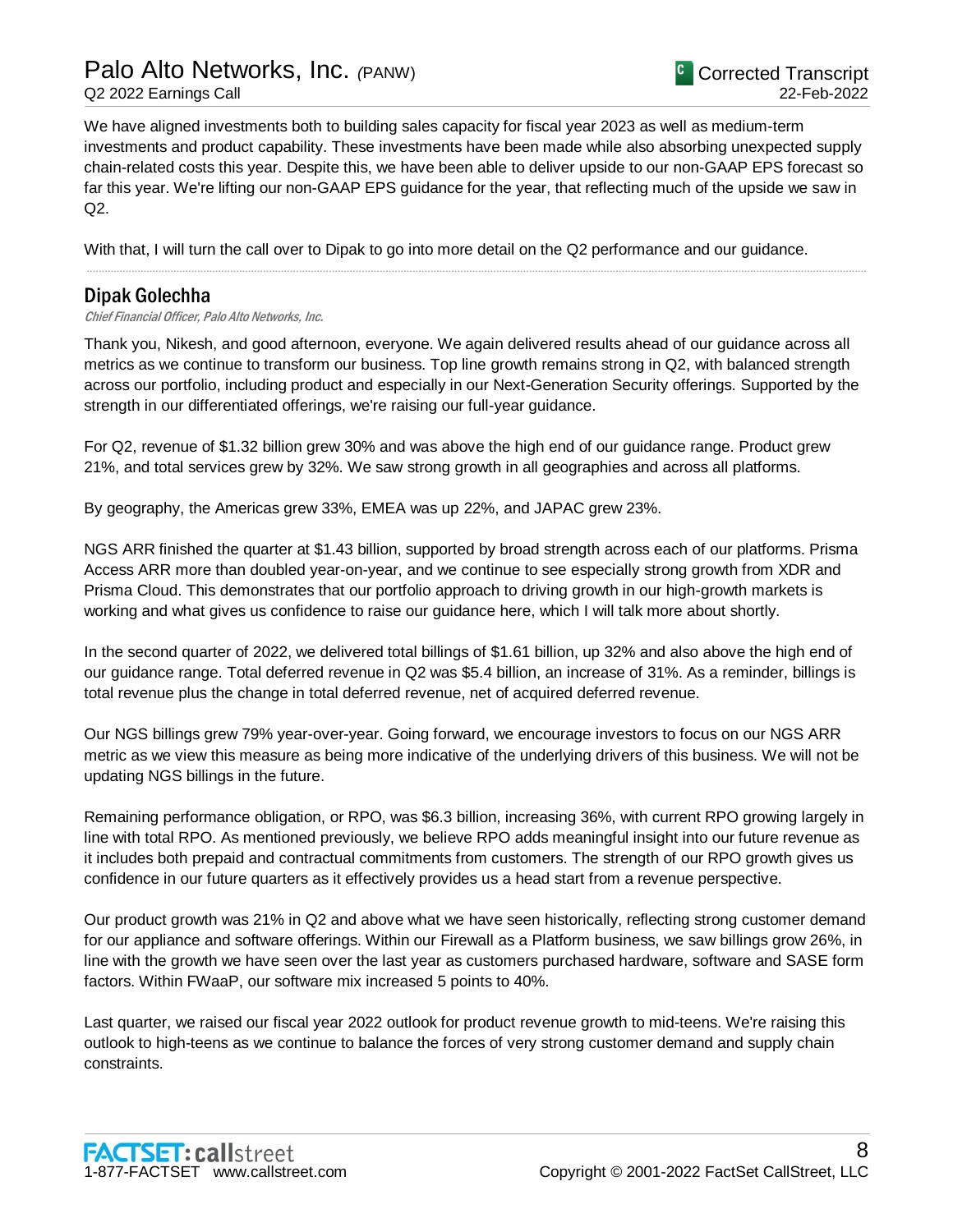### Palo Alto Networks, Inc. *(*PANW) Q2 2022 Earnings Call

Turning to the details of our results, product revenue was \$308 million, growing 21%. Subscription revenue of \$618 million increased 34%. Support revenue of \$391 million increased 30%. And in total, subscription and support revenue of \$1.01 billion increased 32% and accounted for 77% of our total revenue.

Non-GAAP gross margin of 74% was down 130 basis points in part due to the ongoing costs associated with the supply chain. Our production teams have done an outstanding job in fulfilling the growing demand and keeping the priority focused on enabling shipments to customers. We will continue that posture moving forward.

Non-GAAP operating margin of 18.4% was again up sequentially and down year-over-year as expected, with higher product and support costs impacting the year-over-year trend.

Non-GAAP net income for the second quarter grew 20% to \$185 million or \$1.74 per diluted share. Our non-GAAP effective tax rate was 22%. Our GAAP net loss was \$94 million, or \$0.95 per basic and diluted share.

Turning now to the balance sheet and cash flow statement, we finished January with cash equivalents and investments of \$4.2 billion. Days sales outstanding were 60 days, unchanged from a year ago. Cash flow from operations was \$483 million. We generated adjusted free cash flow of \$441 million, a margin of 33.5%.

In Q2, we again balanced multiple financial priorities with strength in both top line, underlying non-GAAP profitability and in cash conversion. We believe it is important to hold ourselves to this discipline even when growth is robust in order to drive the best-in-class financial model as we scale into a larger company.

We continue to execute on our capital allocation priorities that outlined in our September Analyst Day. During Q2, we repurchased approximately 1 million shares on the open market at an average price of approximately \$534 per share for total consideration of \$550 million. We continue to expect a large part of our cash flow to be used for share repurchase. We have approximately \$450 million remaining on our authorization for future share repurchases, expiring December 31, 2022. On the M&A front, we did not close any acquisitions in Q2.

As we noticed at Analyst Day, we continue to focus on managing down our stock-based compensation as a percentage of revenue. This quarter, we reduced SBC by about 2 points year-over-year as we apply our overall discipline to this process, whilst balancing the current market for cybersecurity talent. We look forward to continuing this trend.

Similarly, we talked about an aspiration for achieving the Rule of 60, combining revenue growth and adjusted free cash flow margin. You will see that with the revised midpoint of our fiscal year guidance, we are now expecting to achieve this once aspirational goal.

Lastly, moving to guidance and modeling points. As Nikesh highlighted, we continue to see very balanced demand. This includes demand from our appliance form factors that outstrips our ability to fulfill them in the short term as well as strength in our Next-Generation Security portfolio. Our Q3 guidance takes into account the strong demand picture as well as the best information we have today on supply chain and other factors.

Turning to our guidance for the third quarter of fiscal 2022, we expect billings to be in the range of \$1.59 billion to \$1.61 billion, an increase of 24% to 25%. We expect revenue to be in the range of \$1.345 billion to \$1.365 billion, an increase of 25% to 27%. Non-GAAP EPS is expected to be in the range of \$1.65 to \$1.68 based on a weighted average diluted count of approximately 106 million to 108 million shares.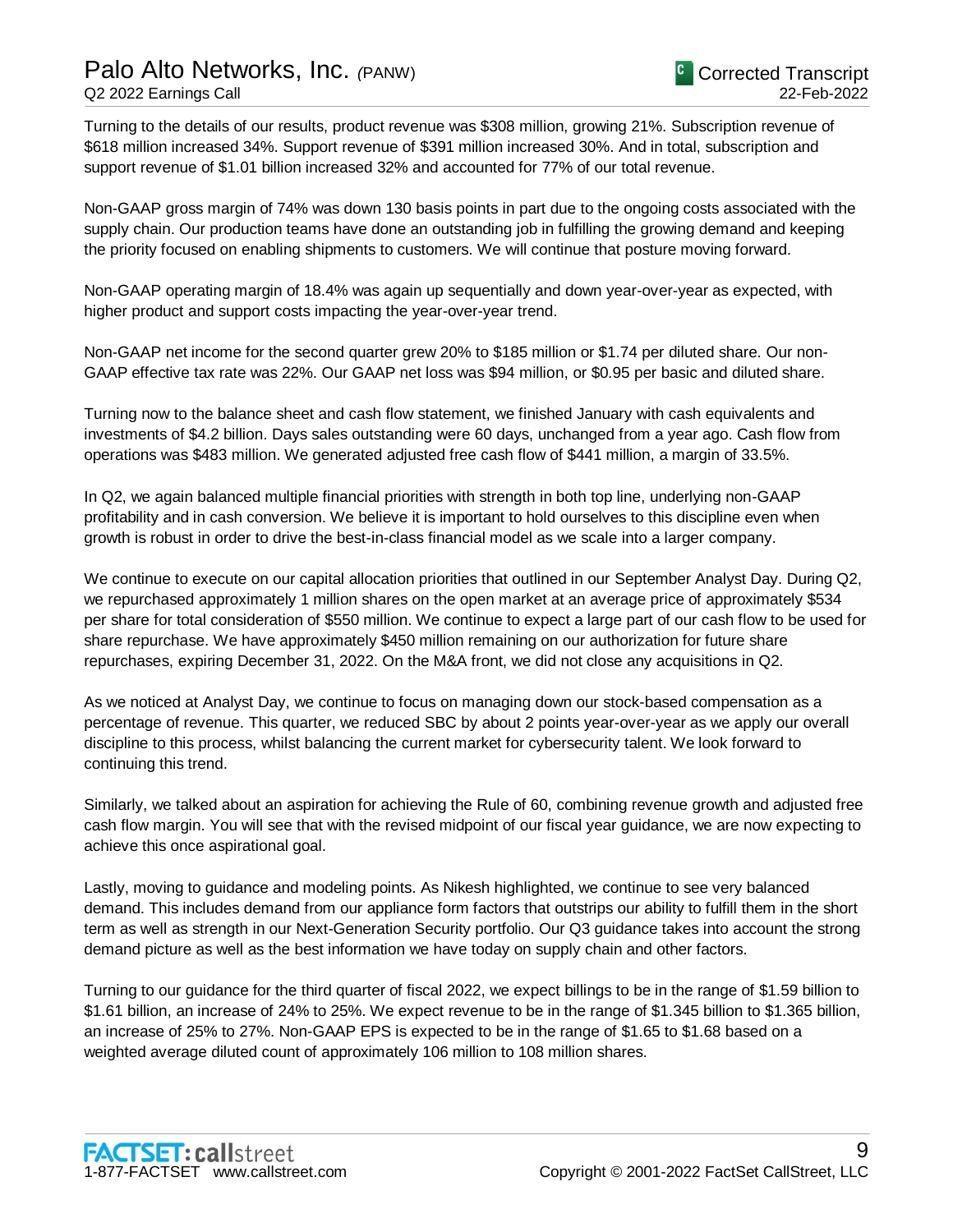## Palo Alto Networks, Inc. *(*PANW) Q2 2022 Earnings Call

For fiscal year 2022, we expect billings to be in the range of \$6.8 billion to \$6.85 billion, an increase of 25% to 26%. We expect revenue to be in the range of \$5.425 billion to \$5.475 billion, an increase of 27% to 29%. We expect NGS ARR to be \$1.725 billion to \$1.775 billion, an increase of 46% to 50%. We expect product revenue to grow in the high teens with the seasonality weighted to Q4 as we have seen in prior years. We continue to expect operating margins to be in the range of 18.5% to 19%.

Non-GAAP EPS is expected to be in the range of \$7.23 to \$7.30 based on a weighted average diluted count of approximately 106 million to 108 million shares. Adjusted free cash flow margin is expected to be in the range of 32% to 33%.

Additionally, please consider the following additional modeling points. We expect our non-GAAP tax rate to remain at 22% for Q3 2022 and fiscal year 2022, subject to the outcome of future tax legislation. We expect net interest and other expenses of \$5 million to \$6 million per quarter. For Q3, we expect capital expenditures of \$40 million to \$45 million. For fiscal year 2022, we expect capital expenditures of \$185 million to \$195 million, which includes \$39 million outlaid in Q2 related to our Santa Clara headquarters.

.....................................................................................................................................................................................................................................................................

With that, I will turn the call back over to Clay for the Q&A portion of the call. Thank you.

## **QUESTION AND ANSWER SECTION**

### Clayton Bilby

Clayton Bilby<br>
Head of Investor Relations, Palo Alto Networks, Inc. And the comparation of the comparation of Investor Relations, Palo Alto Networks, Inc.

Great. Thank you, Dipak. And to allow for broad participation, I would ask that each person ask only one question. The first question is coming from Saket Kalia of Barclays with Tal Liani of BofA to follow. .....................................................................................................................................................................................................................................................................

### Saket Kalia

Saket Kalia  $A_{nab}$ st, Barclays Capital, Inc.  $Q$ 

Okay. Great. Thanks, Clay. Thanks, team. Nikesh, maybe I'll start off with a product question since it's hot off the press this morning. I was wondering if you could talk a little bit about the XSIAM product a little bit. Again, brandnew given the announcement today. But maybe the question is, how do you envision it disrupting the SIEM market? And how can you maybe leverage your existing portfolio to cross-sell into the customer base?

.....................................................................................................................................................................................................................................................................

#### Nikesh Arora

Chairman & Chief Executive Officer, Palo Alto Networks, Inc.

Well, thank you, Saket. Thanks for the question. Look, when I came to Palo Alto Networks, our mean time to respond at Palo Alto Networks was measured in tens of days. And for someone who did not work in the security industry, I found that a little flabbergasting because if it takes tens of days to figure out that you've been breached and all you're doing is closing the door after somebody is gone.

So we challenged our team internally to say, can you take that and turn that into seconds or minutes because that's the only way we're going to have a chance to be able to protect not just ourselves, but our customers in the future. That required us internally revamp from having north of, I'd say, 15 to 20 other security vendors even in our infrastructure down to less than 10 because in some areas, as you know, we don't play in cybersecurity.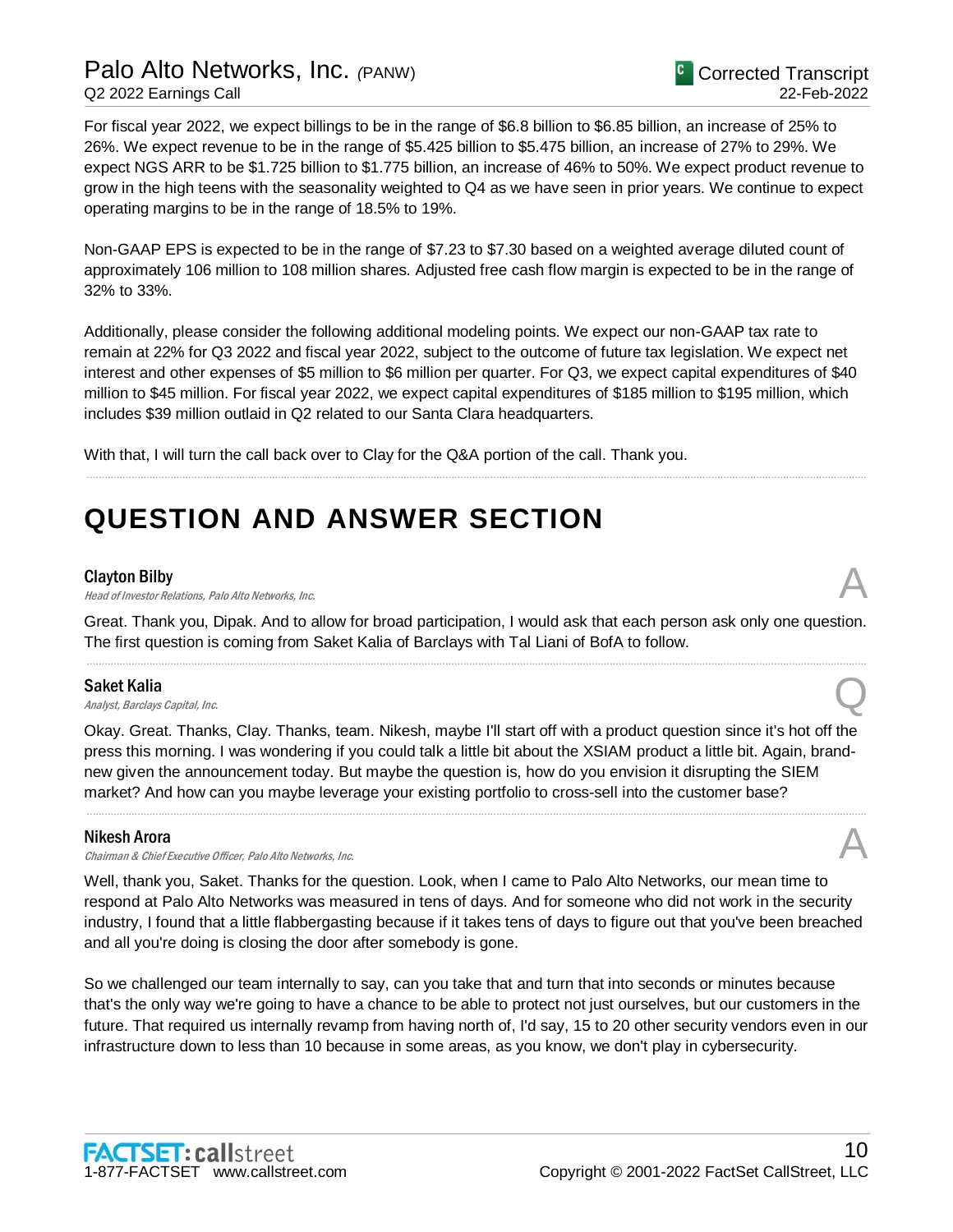But that, coupled with automation, with data analytics, we're down at Palo Alto Networks just under one minute as a meantime to resolution, which is how we can resolve Log4j within our company or SolarWinds within our company. And I think that's the capability that customers need.

And he did a phenomenal job just in his video where he says, look, you take a car and you add adaptive control, you add park lane assist. You add all those features to an old car or as an old as a new car, but the car's been for around 20 years that doesn't make it an autonomous vehicle. You have to start from scratch. You have to build the software, to build an analyzing data. And that's kind of the right analogy to think about it. The future of protecting our customers will have to depend on being able to analyze data on the fly, immediate on the fly, not wait for humans to analyze it and come back 10 days later and say, now I know what happened.

So towards that end, we have launched XSIAM. It is an early release, working with a handful of design partners to work with them to go replace their security infrastructure in line with what we've done at Palo Alto that allow us to learn and to build with them, but we expect this product will be GA-ed later in the year. Really excited.

The way it leverages our portfolio is we can do it quickly if you're using Palo Alto Appliances, Palo Alto Firewalls, Palo Alto Endpoints. We can do a – Palo Alto Prisma Cloud, it's an easy thing to do for us. We also integrate with other security vendors. But obviously, the quality of data becomes suspect as you keep going on to more and more legacy security technologies

.....................................................................................................................................................................................................................................................................

.....................................................................................................................................................................................................................................................................

#### Saket Kalia

Saket Kalia  $A_{nab}$ st, Barclays Capital, Inc.  $Q$ 

Great. Thanks.

#### Clayton Bilby

**Clayton Bilby**<br>Head of Investor Relations, Palo Alto Networks, Inc.  $\mathcal{A}$ 

And our next question comes from Tal Liani of Bank of America, with Brian Essex up next. Tal, please proceed. .....................................................................................................................................................................................................................................................................

#### Tal Liani

**Tal Liani**<br>Analyst, BofA Securities, Inc.  $Q$ 

Hi. I hope you can hear me. I have a balance sheet question. I'm limited to one question, so I'll just ask the question that no one else will ask probably. I'll ask the balance sheet question. There is a long-term convertible note that was rolled into short-term liabilities. The magnitude is big. It's \$1.6 billion. Can you explain this?

Also, I'm looking at your SBC. It's getting to \$290 million this quarter almost. It's a big number. And if I go back, you're not profitable if I take into account SBC, and that has been the historical trend. So can you first explain the SBC and the outlook? We know how – what's going to be the trend with this account? And when are you going to turn profitability on a GAAP basis? What's the plan for the company? Thanks.

.....................................................................................................................................................................................................................................................................

#### Nikesh Arora

Chairman & Chief Executive Officer, Palo Alto Networks, Inc.

Let me start with the second. I'll hand over to Dipak to answer your question on the balance sheet and add to my answer. Look, when I came, we bought a bunch of companies. And the way we bought them was we unvested the founders from their equity and their companies and revested them with Palo Alto stock over a period of four years. That was the only way we could secure the talent of all these founders of the companies we bought.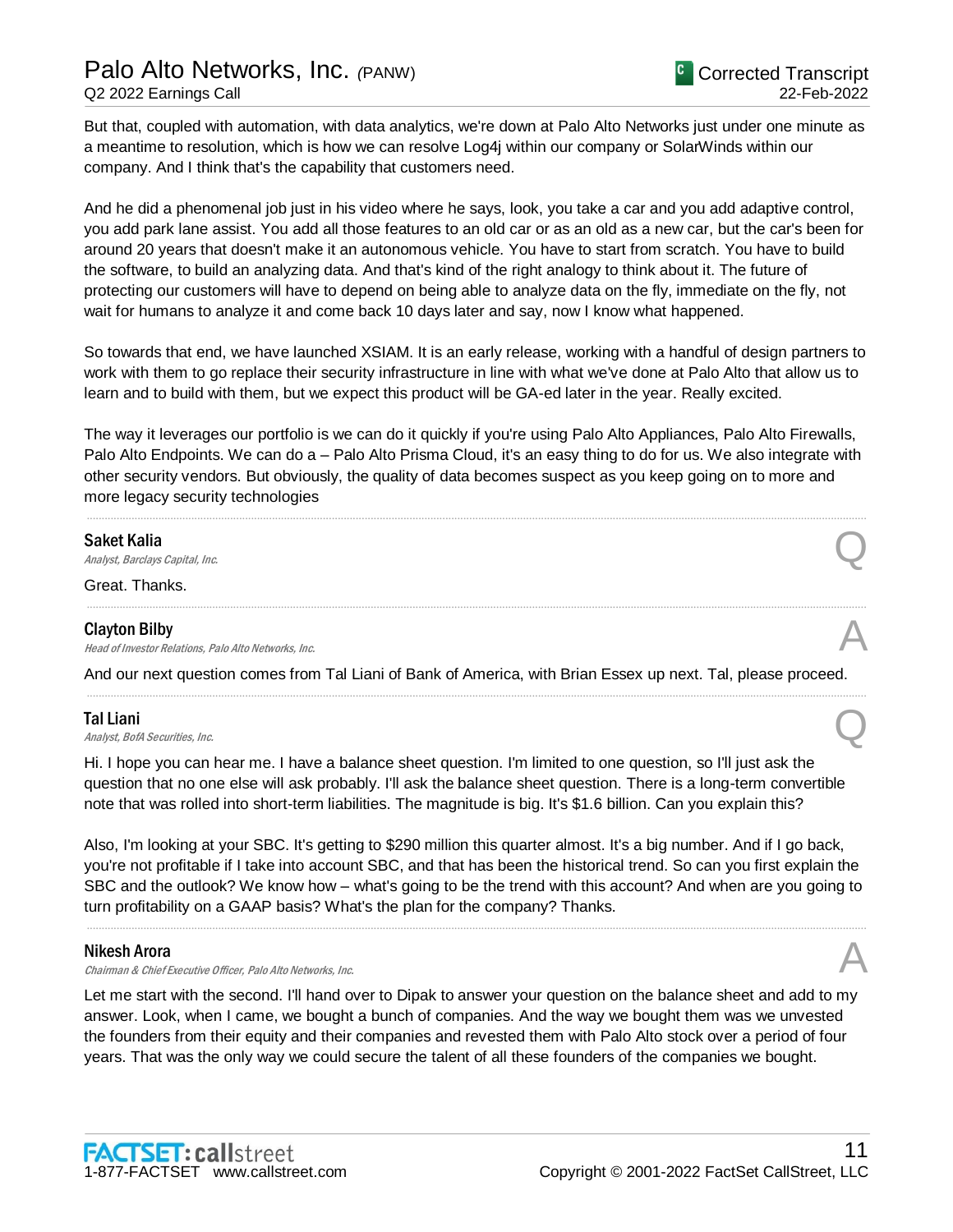So a significant part of our SBC is the embedded M&A cost of retaining founders. As you've noticed, we have not done any significant M&A in the last two or three quarters. As that begins to roll off, you will see a step change down in our SBC when all those acquisitions begin to roll off. Obviously, the earliest ones will start rolling off in about another six months. And then over the next year or so, year-and-a-half, you'll see significant rollout. So that should show you that.

In addition to that, as Dipak highlighted, we are working hard to make sure that the normal SBC continues to be managed down. And of course, as you know, as a percent of revenue, if revenue keeps going up, it also acts as a benefit towards that direction. So we will talk more about what our forecast to achieve GAAP profitability as we lap Q4 this year because we'll have more visibility on the M&A stuff, but I will let Dipak add to that and as well talk about the balance sheet item.

.....................................................................................................................................................................................................................................................................

#### Dipak Golechha

**Dipak Golechha**<br>Chief Financial Officer, Palo Alto Networks, Inc.  $\mathcal{A}$ 

Yeah. I think the only thing that I would add is like what we found in the company is when we really focus on something, we find opportunities. You've seen that on pretty much every metric that we focus on. This now becomes another metric that we're focusing on. I just want to say that we're going to balance that with the need to retain our talent. Just as you saw from the Welcome Home video, we want to make sure that we get the best talent as well. But that's really on the SBC.

On your balance sheet question, Tal, like a couple of different points. The 2023 and 2025 notes eligible for early conversion from February 1 to April 30, 2022, due to the share price exceeding the price thresholds. Those notes continue to be classified on the balance sheet as current liabilities in Q2, unchanged from Q1. In Q4, the 2023 notes were classified as current liability, and the 2025 notes were a long-term liability. So it's just a question of how they're classified on the balance sheet based on all the trigger events on the notes. But hopefully, that answers your question.

.....................................................................................................................................................................................................................................................................

.....................................................................................................................................................................................................................................................................

#### Clayton Bilby

**Clayton Bilby**<br>Head of Investor Relations, Palo Alto Networks, Inc.  $\mathcal{A}$ 

All right. Great. Thank you. And the next question comes from Brian Essex of Goldman Sachs with Hamza Fodderwala up next. Brian, please proceed.

#### Brian Essex

**Brian Essex**<br>Analyst, Goldman Sachs & Co. LLC  $\bigotimes$ 

Yeah. Great. Thank you. Good afternoon. Thank you for taking the question. Nikesh, I just want to touch on the hardware side of the business. I see the innovation with the updates of PAN-OS and Gen-4 hardware refresh. What – I guess first part of the question, have you adjusted sales incentives to drive better hardware adoption? And then maybe part B of that question is, how do you think about, I guess, the ability or the incentives to leverage the product side of the business to drive consolidation of share on your platform going forward?

.....................................................................................................................................................................................................................................................................

#### Nikesh Arora

Chairman & Chief Executive Officer, Palo Alto Networks, Inc.

Great question, Brian. So two parts. One, as you probably heard from everyone in the industry who's in the hardware business, demand is outstripping supply. I suspect it partly has to do with supply, partly has to do with volumes going up in the pandemic, inflation expectations. So we don't have to do a lot on sales incentives to drive even more hardware. We have customers who would like their hardware delivered sooner than later. So we are seeing demand.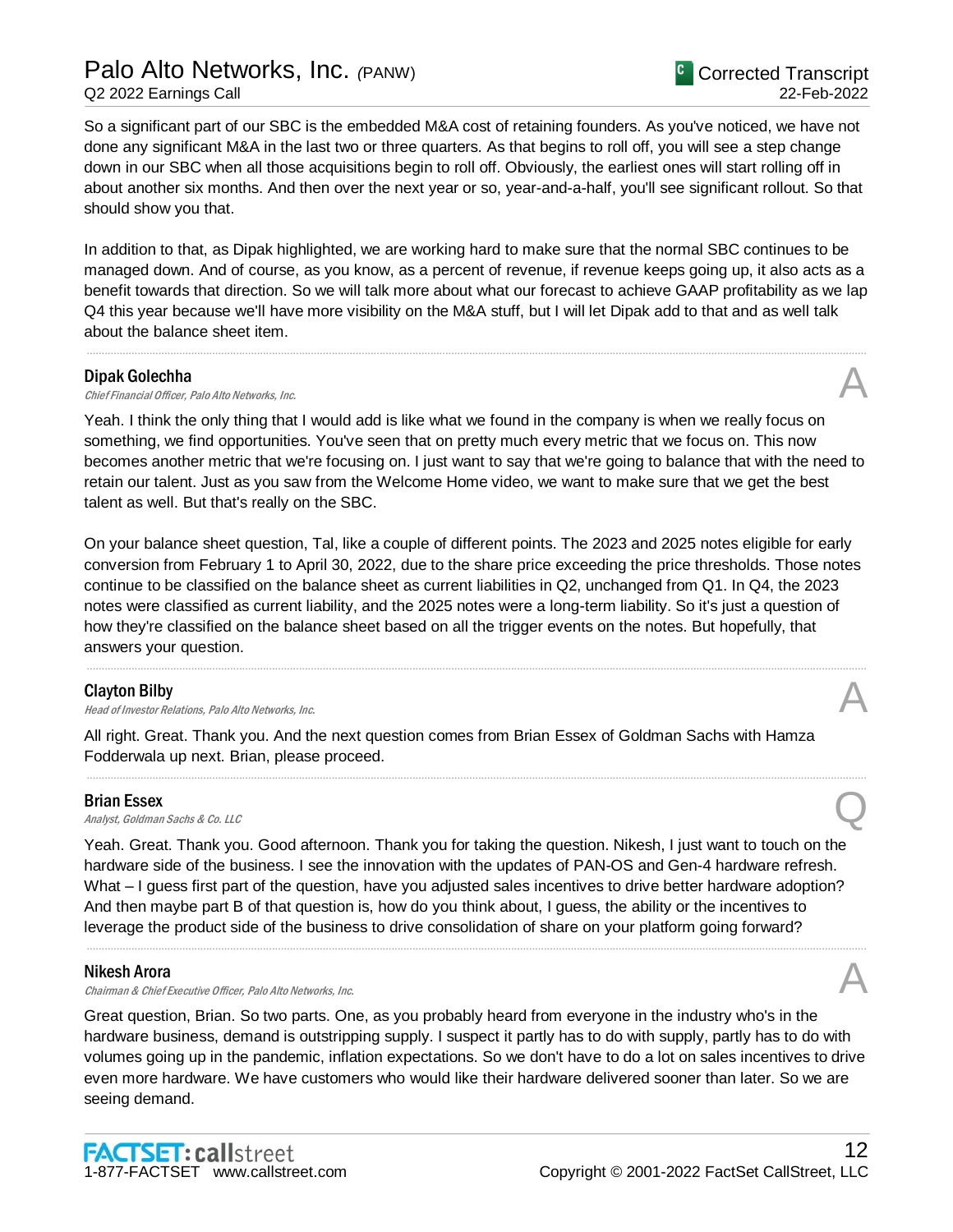And as I said, our ability to supply despite the 21% growth, still demand outstripped that 21% number, which is why you see our RPO continuing to rise. So I think that's your answer to the first part.

In terms of the ability for us to leverage hardware, and I'll highlight a metric we shared last time, that 25% of our customers in SASE were net new to Palo Alto last quarter. We haven't declared that number this quarter, but that gives you a sense. And typically, those conversations, Brian, are, hey, while I love your security platform, I love your security policy, I'd like to deploy it, but my firewalls are still around, and they have two, three years more to go. In that case, we end up with a SASE deal with the expectation that over time, when that customer consolidates their firewall, it gets to be a Palo Alto end-to-end Zero Trust execution because the only way to do Zero Trust right is to make sure your hardware, your cloud, and your remote users are all consistent in terms of security policies used.

From that perspective, we see an opportunity to take hardware and further consolidate. In some cases, as customers going from two hardware vendors to one. In some cases, as customers doing a replacement of some other hardware vendor with Palo Alto networks because now they already deployed SASE in their environment. So we see all of that happening.

And one of the beautiful features of some of the subscriptions I laid out, whether it's autonomous monitoring or AIOps or DNS security or filtering, et cetera, we can make that happen consistently for our customers across both platforms. So in that perspective, they already see the benefits of deploying that on a consistent basis.

.....................................................................................................................................................................................................................................................................

#### Clayton Bilby

**Clayton Bilby**<br>Head of Investor Relations, Palo Alto Networks, Inc.  $\mathcal{A}$ 

Great. Thank you. And our next question comes from Hamza Fodderwala of Morgan Stanley with Phil Winslow to follow. .....................................................................................................................................................................................................................................................................

#### Hamza Fodderwala

**Hamza Fodderwala**<br>Equity Analyst, Morgan Stanley & Co. LLC  $\mathcal{L}$ 

Hey, guys. Thanks for taking my question. So the NGS ARR grew really nicely, and you raised the full year guide on that, too, which you normally don't do midway through the year. The Prisma SASE, Prisma Cloud doing really well, as usual, it seems. But there appears to be an inflection on Cortex. Can you talk about some of the strategic initiatives that are driving that in the last couple of quarters in particular?

.....................................................................................................................................................................................................................................................................

And then maybe just for Dipak, can you help us understand maybe the gap between NGS billings and ARR growth going forward as some of the lower-duration stuff becomes a higher percentage of the NGS mix?

#### Nikesh Arora

Chairman & Chief Executive Officer, Palo Alto Networks, Inc.

Thanks, Hamza. Thanks for the question. Look, I think this was an all-out quarter strength across every NGS category, whether it's cloud, SASE or Cortex. I think there's an inflection point both in Cortex as well as Prisma Cloud. More and more conversations around where customers are coming to the point where they're saying, yes, I cannot do this with the cloud-native tools because I've got multiple cloud providers I'm dealing with or I cannot do this with the next start-up from two guys who started it, and that can cover one sliver. I need something that's more comprehensive.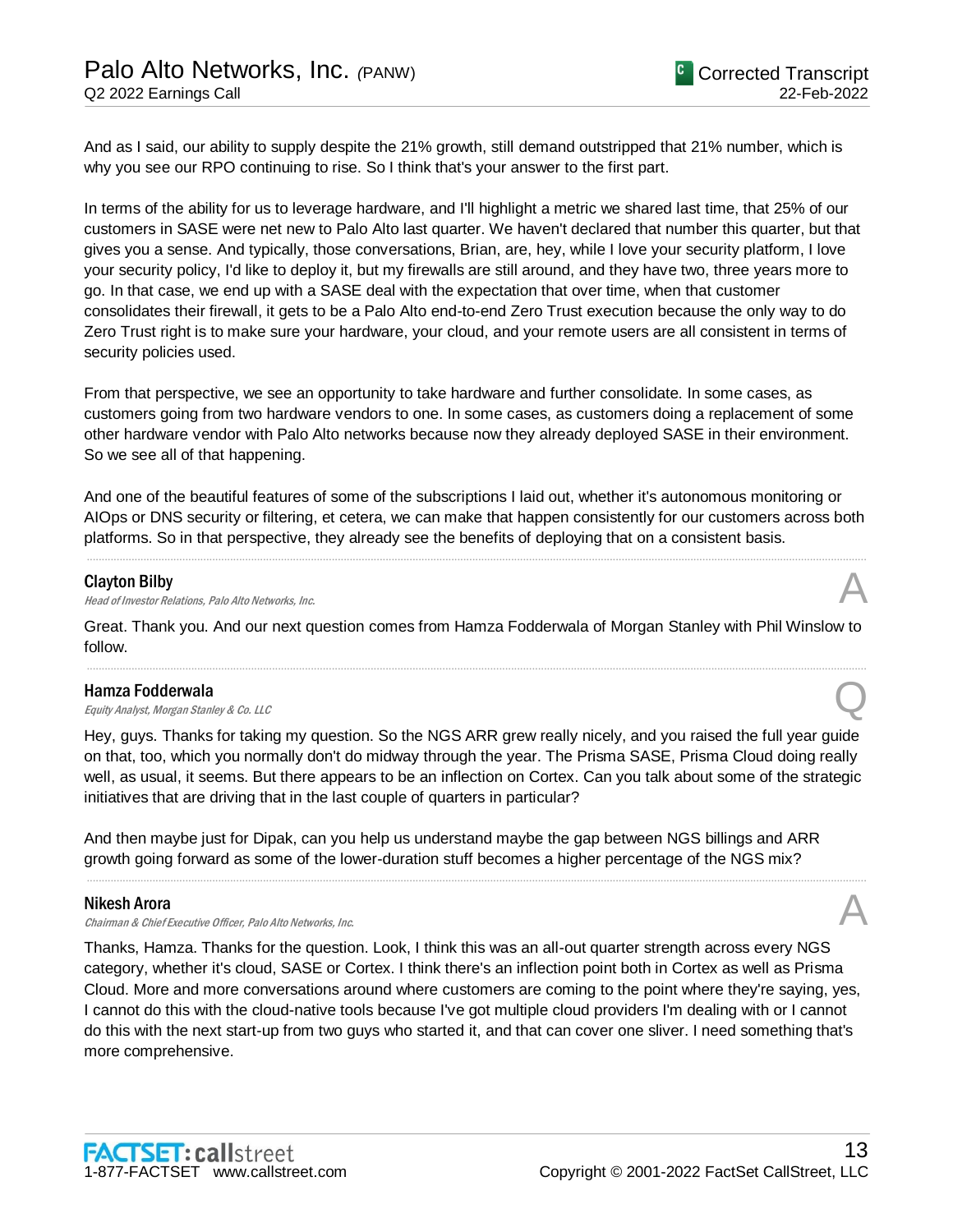## Palo Alto Networks, Inc. *(*PANW)

Q2 2022 Earnings Call

Because honestly, if I was going to replace a security capability with a start-up capability, AWS, Azure, GCP already had that capability. It's not like they're lacking in capability from a security perspective. But just to give you an example, if you deployed security using one cloud provider, whether it's AWS or GCP or Azure, you'd have to integrate 10 of their modules to get one Prisma Cloud. You have to do the integration work yourself. So, we've already done that not just within their tools, also across all public cloud providers. So, that's why the consolidation of security capabilities in Prisma Cloud makes sense.

We're seeing that inflection. You see the number of customers is closing in on 2,000 customers, 80 of the Fortune 100. So, we're not dealing with small enterprises trying to replace some features from CSPs. We're dealing with people who are now in complex production environment type scenarios, and they're going to deploy Prisma Cloud. So, we've seen that inflection there. And you're seeing that with 56% growth in credit consumption, you're seeing not only are we benefiting from people adopting multiple modules, but also benefiting from the fact that their native sort of production workloads are going up. And at Palo Alto Networks, I will tell you, our consumption of public cloud has always outstripped our forecast because of the success we're seeing in our NGS portfolio. So, that's one part.

In Cortex, I'd say, again, remember three years ago, we didn't have any of these products at Palo Alto Networks. We were busy selling firewalls. So, I think part of it is the sales force getting behind it, understanding it. And on most technical tests out there, XDR fares better than most of the names you would know in the XDR space. So, we have real technical differentiation advantage in the market. From that perspective, we are able to go now to our base and say, look, I know we didn't have this product two years ago. It's time for you to renew. It's time for you to deploy XDR. Why don't you try Palo Alto Networks Cortex XDR? So, you're seeing both of those.

I don't know, Lee, do you want to add something?

| Lee Klarich                                                                                                                                |  |
|--------------------------------------------------------------------------------------------------------------------------------------------|--|
| Chief Product Officer, Palo Alto Networks, Inc.                                                                                            |  |
| No. It's fine.                                                                                                                             |  |
| <b>Nikesh Arora</b><br>Chairman & Chief Executive Officer, Palo Alto Networks, Inc.                                                        |  |
| Because I don't want to make Lee feel like he's not answering any questions. Next one's coming your way. It's a<br>balance sheet question. |  |
| Lee Klarich<br>Chief Product Officer, Palo Alto Networks, Inc.                                                                             |  |
| Okay.                                                                                                                                      |  |
| <b>Nikesh Arora</b><br>Chairman & Chief Executive Officer, Palo Alto Networks, Inc.                                                        |  |
| Thanks, Hamza.                                                                                                                             |  |
| Lee Klarich<br>Chief Product Officer, Palo Alto Networks, Inc.                                                                             |  |
| Do you want me to answer the                                                                                                               |  |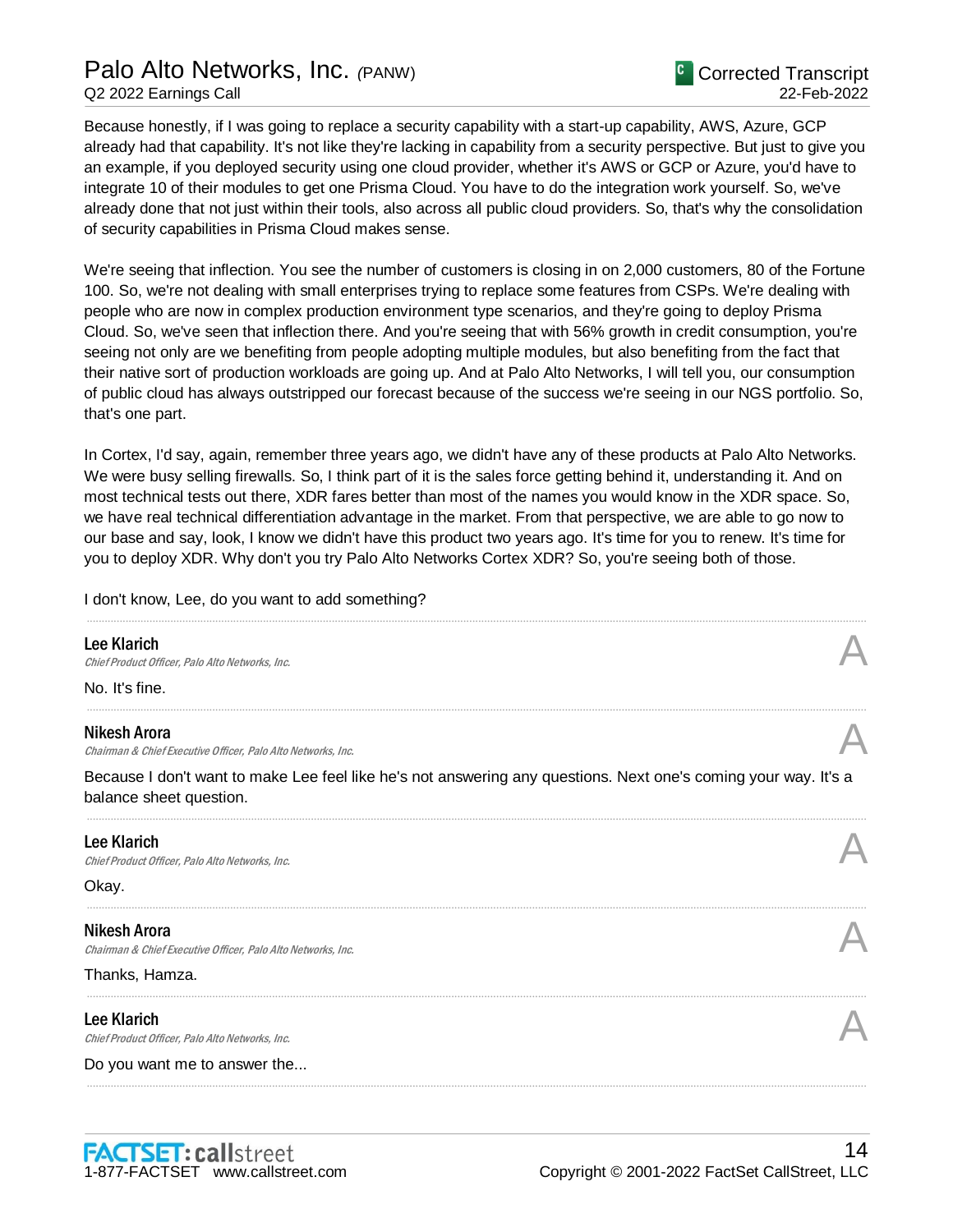# Palo Alto Networks, Inc. *(*PANW)

Q2 2022 Earnings Call

#### Nikesh Arora

Chairman & Chief Executive Officer, Palo Alto Networks, Inc.

Oh, yes.

#### Lee Klarich

**Lee Klarich**<br>Chief Product Officer, Palo Alto Networks, Inc.  $\mathcal{A}$ 

...billings versus ARR? Hamza, it's a good question. It comes up quite often. I think, fundamentally, the way I look at it is you're comparing apples with oranges a little bit here. ARR is really looking at your annual recurring revenue. Your billings is looking at whatever the duration is for what's out there. And so if you have like one deal that happened to be a long duration, right, you will get more billings and ARR within that quarter. Previous times, we've had that. So I think the last quarter, our NGS billings grew less than the ARR, which is why I'm probably more in the camp of let's just focus on NGS ARR. It's the source of truth and the one that we will focus on. But that's all what's happening. It's quite variable quarter-to-quarter based on some of the larger deals that Nikesh mentioned.

.....................................................................................................................................................................................................................................................................

.....................................................................................................................................................................................................................................................................

#### Clayton Bilby

**Clayton Bilby**<br>Head of Investor Relations, Palo Alto Networks, Inc.  $\mathcal{A}$ 

All right. Great. And up next is Phil Winslow of Credit Suisse with Brent Thill to follow. Please proceed, Phil.

#### Philip Winslow

**Philip Winslow**<br>Analyst, Credit Suisse Securities (USA) LLC

Great. Thanks, everybody, for taking my question. Congrats on a great quarter. I just want to focus in on Prisma Cloud, Nikesh, maybe an inception of that question into my head with your fleet. But you mentioned the increased attach to production environments as well as just being early in terms of consolidation, the functions at Palo Alto. What are you hearing from customers in terms of just adoption? Are we at that inflection point? And then also, how are the competitive dynamics changing here?

.....................................................................................................................................................................................................................................................................

#### Nikesh Arora

Chairman & Chief Executive Officer, Palo Alto Networks, Inc.

I'm going to hand over to Lee because I said if Lee doesn't answer a question, he won't come to the next earnings call. But before I give it to him, I will say one thing. We've deployed an adoption team on Prisma Cloud in the last six months, which is seeing phenomenal outcomes. And also, I don't – I want to say – I want you to intake it the right way.

Competitively, the option is customer say I'm not ready to go to a production quality, high-end and fully integrated cloud security platform. I'm fine with my DIY plus my cloud-native tools. But there's – we don't run into a POC or compete with somebody else. It's usually, we either lose against ourselves because the customer would rather stay where they are. Now, in the case of XDR or SASE, we have competitive environments. It's not like we don't compete. But in the case of cloud, it's usually based on the customer needs. But I'm going to let Lee talk about what customers see from cloud, what typically does the trick?

.....................................................................................................................................................................................................................................................................

#### Lee Klarich

**Lee Klarich**<br>Chief Product Officer, Palo Alto Networks, Inc.

Yeah. I think – thanks, Nikesh. There's a couple of, I think, key trends that we're seeing. One, and following on to what Nikesh was saying, there were a number of companies, probably early adopters of cloud, that built a lot of their own tooling, used a lot of open source. And it's interesting, a couple of years ago when we talked to them,







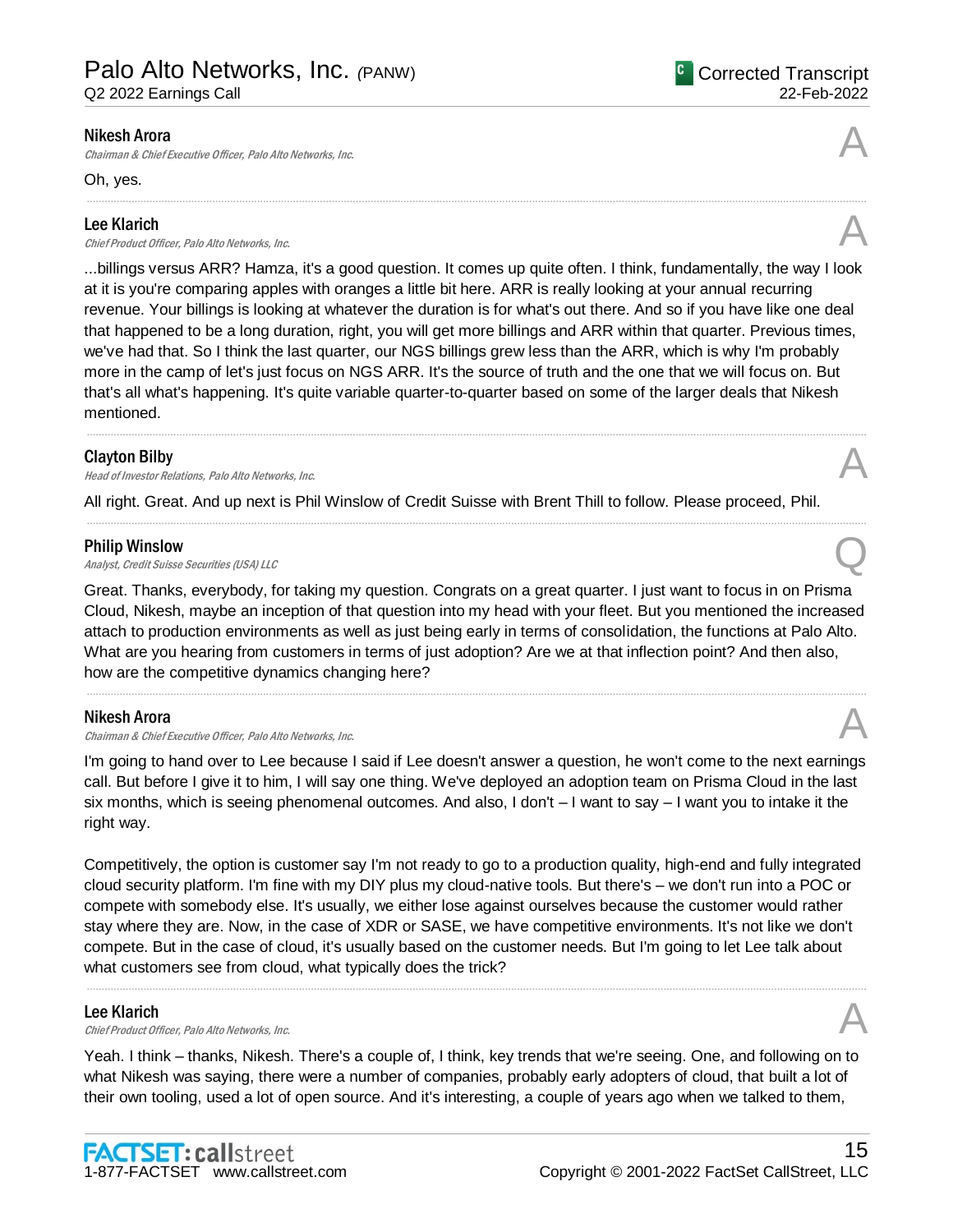they would say, no, no, no, we've got this covered. We've built our own tools. We're happy to maintain them. And many of them are now coming back to us and saying, actually, it turns out this is more work than we thought it was.

It's surprising just how many distinct APIs exist in each of the different cloud products that you have to integrate with, pull data from and understand. Just using that as one example of many, right? So, that's one trend that we're seeing is the challenge of doing it yourself.

The second is, I think, the understanding of what actually needs to be accomplished. And again, early on, we saw it was I just need compliance in the cloud. And now, we're seeing customers fully understand the needs across all the different five pillars that we have and the importance of each of those and our ability to deliver on those.

And lastly, I'd say, we've actually gotten fairly good, and we continue to work on this of building in-product adoption capability. So, we're not just dependent on people, customer success and adoption folks talking to our customers about adoption of new modules, we're building that into the product natively, suggesting to the customer what they need in order to be most secure, and we're seeing that drive a lot of adoption.

You saw the note – the metrics on the Bridgecrew integration and just how quickly we've got to 70 customers adopting that end product in just a couple of weeks since it was released into production. So, love to see this trend. Obviously, there is a lot more adoption we're going to see in the future, but I do think that we're seeing that inflection point.

.....................................................................................................................................................................................................................................................................

.....................................................................................................................................................................................................................................................................

#### Philip Winslow

**Philip Winslow**<br>Analyst, Credit Suisse Securities (USA) LLC

Great. Thank you.

#### Clayton Bilby

**Clayton Bilby**<br>Head of Investor Relations, Palo Alto Networks, Inc.  $\mathcal{A}$ 

Great. Our next question comes from Brent Thill of Jefferies with Rob Owens following. Brent, please proceed.

.....................................................................................................................................................................................................................................................................

#### Brent Thill

**Brent Thill**<br>Analyst, Jefferies LLC

Nikesh, just on the demand environment, everyone is curious to hear your view on the strength of the pipeline relative to a year ago and many are questioning that this – has there been a pull-forward or not? Can you just address what you're seeing in the pipeline and, ultimately, why this is not been a pull-forward of demand in your perspective?

.....................................................................................................................................................................................................................................................................

#### Nikesh Arora

**Nikesh Arora**<br>Chairman & Chief Executive Officer, Palo Alto Networks, Inc.  $\mathcal{A}$ 

I think, Brent, it'd be a pull-forward demand if you saw everyone posting numbers at this rate. You are seeing some other players in the industry who are low-single digit in firewalls. So we must be taking demand away from somebody else, whether it's us taking it or Fortinet taking it. Clearly, we're taking some demand away from somebody else.

Look, some of it is pent-up demand where people did not have anybody to go into the office and go deploy a firewall because nobody was going to the office. Now people are coming back slowly and steadily. There are people to go deploy. So as part of it is that. Part of it is a refresh, as you know. We have now refreshed more than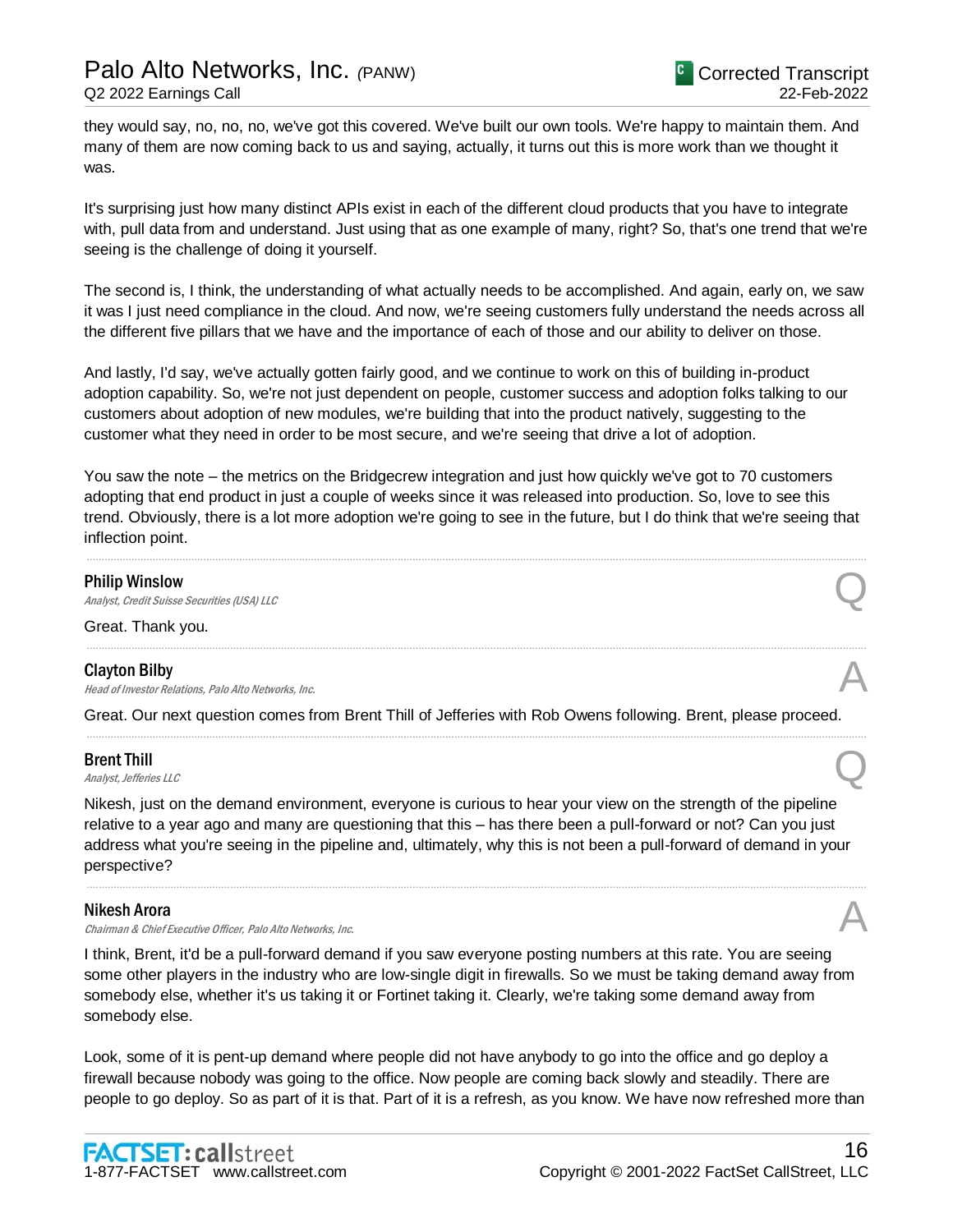65% of our portfolio and that's still only three months in. So we're still seeing demand for Gen-4 products being created at Palo Alto Networks. I think a couple of that.

And I think, to some degree, there's a little bit of fear that they won't get the firewall in time, so people are ordering to get them. But I think we will still – as I said, we're going to see this into fiscal year 2023 at least, and we'll keep you posted.

.....................................................................................................................................................................................................................................................................

#### Clayton Bilby

**Clayton Bilby**<br>Head of Investor Relations, Palo Alto Networks, Inc.  $\mathcal{A}$ 

All right. Great. And our next question comes from Rob Owens of Piper Sandler with Gregg Moskowitz to follow. Rob, please ask your question.

.....................................................................................................................................................................................................................................................................

#### Rob D. Owens

**Rob D. Owens**<br>Analyst, Piper Sandler & Co.

Thank you very much. With the success that you guys are currently seeing in cloud, can you talk about the channel model in terms of how you go to markets and longer term, the potential economic implications, if there are any? Thanks.

.....................................................................................................................................................................................................................................................................

#### Nikesh Arora

Chairman & Chief Executive Officer, Palo Alto Networks, Inc.



In some cases, people are using unused credits on public cloud marketplaces to be able to buy security because that's a feature that public cloud marketplace have offered. I think that's on the margin. But I'll tell you what's more interesting about people. We're seeing channel partners get very savvy and start building adoption teams and sales teams that are specific to cloud and specific to our portfolio because they see the market is shifting in that direction there. There's a bit of an arms race amongst themselves, a channel where the more qualified people are likely to get more customers to buy it from them because – and it's not always the person you use for your firewalls.

.....................................................................................................................................................................................................................................................................

.....................................................................................................................................................................................................................................................................

.....................................................................................................................................................................................................................................................................

#### Rob D. Owens

**Rob D. Owens**<br>Analyst, Piper Sandler & Co.

Thanks.

#### Clayton Bilby

**Clayton Bilby**<br>Head of Investor Relations, Palo Alto Networks, Inc.  $\mathcal{A}$ 

Our next question is from Gregg Moskowitz of Mizuho Securities with Adam Borg to follow. Gregg, please proceed.

#### Gregg Moskowitz

Gregg Moskowitz<br>Analyst, Mizuho Securities USA LLC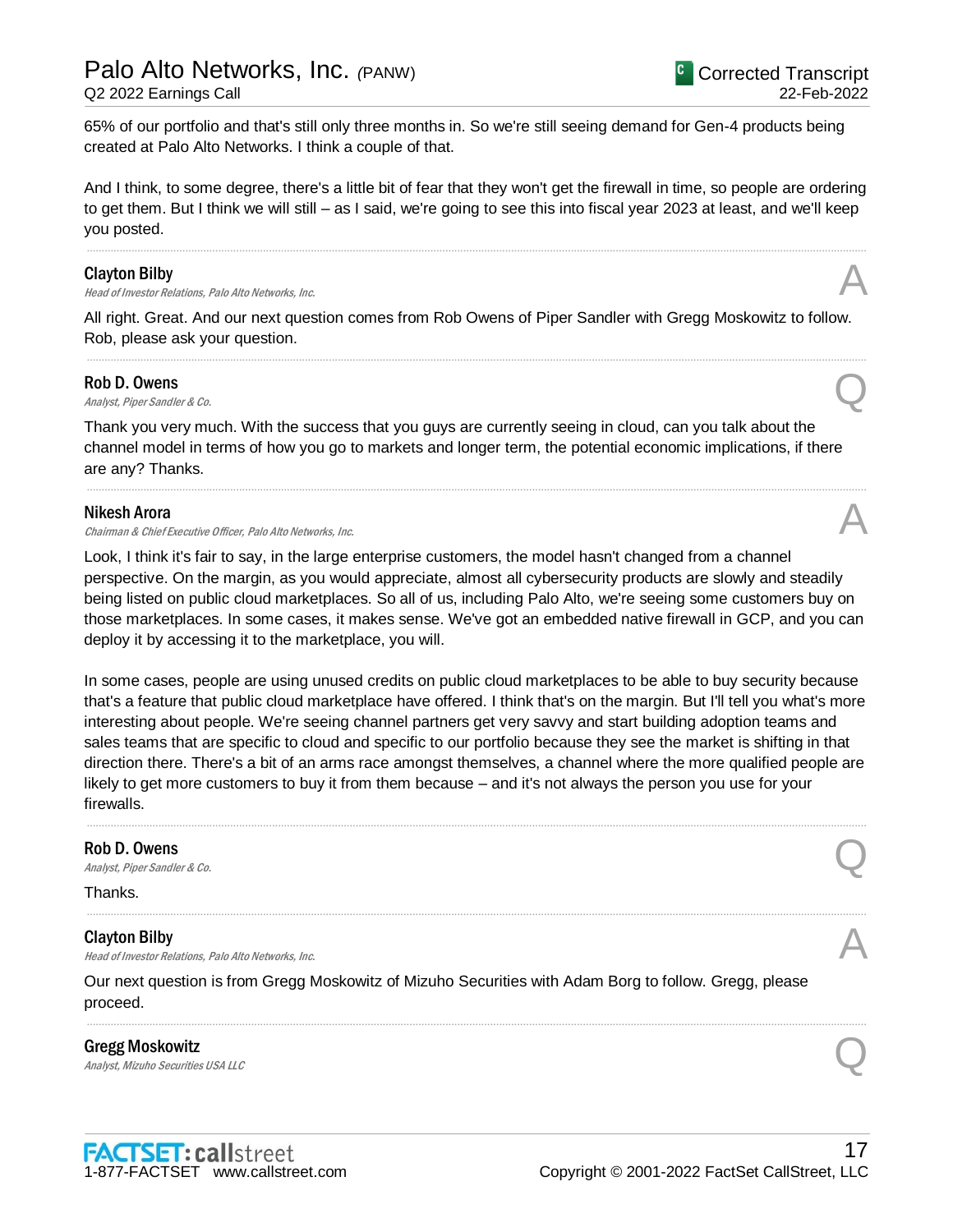Okay. Thank you, and congrats on a terrific quarter. Nikesh, last quarter, you sized the pull-forward at about 10% of product orders. How do you think about the net impact of this for the Q2? And then maybe as a sort of a little bit of a follow-on to Brent's question, is there any evidence of double ordering at either the partner or the customer level?

.....................................................................................................................................................................................................................................................................

#### Nikesh Arora

Chairman & Chief Executive Officer, Palo Alto Networks, Inc.

So Gregg, on the first part, I think there's a net wash. There's a pull-through, but there's a lack of ability to fulfill. So whilst I might be seeing a pull-through, you're not seeing in my product revenue because that's kind of within the range of what I've not been able to ship because of the exceeded demand. So in my numbers, you're seeing a balance. You're seeing – and you probably if you had visibility, you see in the booking, but you wouldn't see it in the revenue because I haven't been able to ship it, not have been able to bill it. So I think that's the answer to the first question.

And in terms of – I know this question has been asked at least for the last two quarters about double ordering and shadow ordering. We don't work that way. When you order from us, you pay us. And I haven't seen a refund being asked for on a firewall or a cancelled order yet over the last two quarters. So it's not in our numbers. And that may be true at the lower end where people have distribution channels, where channel will pre-order and hold on to it. So you may see that there, where the end customer is not customer in record in the beginning, where you start – you have distribution stocking that goes on. We don't do any distribution stocking. We basically have end customers in every purchase order, and we haven't seen a cancelled order or refund. Dipak?

.....................................................................................................................................................................................................................................................................

.....................................................................................................................................................................................................................................................................

.....................................................................................................................................................................................................................................................................

#### Dipak Golechha

**Dipak Golechha**<br>Chief Financial Officer, Palo Alto Networks, Inc.  $\mathcal{A}$ 

In fact, just to build on that, like our sales cycle, six to nine months, and all of our purchase orders are noncancellable. So it's just to put a finer point on it, that they are non-cancellable.

#### Gregg Moskowitz

Gregg Moskowitz<br>Analyst, Mizuho Securities USA LLC

Helpful. Thank you, guys.

#### Clayton Bilby

**Clayton Bilby**<br>Head of Investor Relations, Palo Alto Networks, Inc.  $\mathcal{A}$ 

All right. The next question coming from Adam Borg of Stifel followed by Patrick Colville. Adam, please proceed. .....................................................................................................................................................................................................................................................................

#### Adam Charles Borg

Adam Charles Borg<br>Analyst, Stifel, Nicolaus & Co., Inc. Quarter Co., Let Co., Let Co., Let Co., Let Co., Let Co., Let Co., Let C

Great. Thanks so much for taking the question. Maybe just to drill down on Cortex for a minute, just given the traction there. And maybe you can talk a little bit more about Attack Surface Management. It just seems like that's the area of interesting importance just given the breach environment. So I was hoping you could talk more about traction there and the opportunities going forward. Thanks.

.....................................................................................................................................................................................................................................................................

#### Lee Klarich

**Lee Klarich**<br>Chief Product Officer, Palo Alto Networks, Inc.  $\mathcal{A}$ 

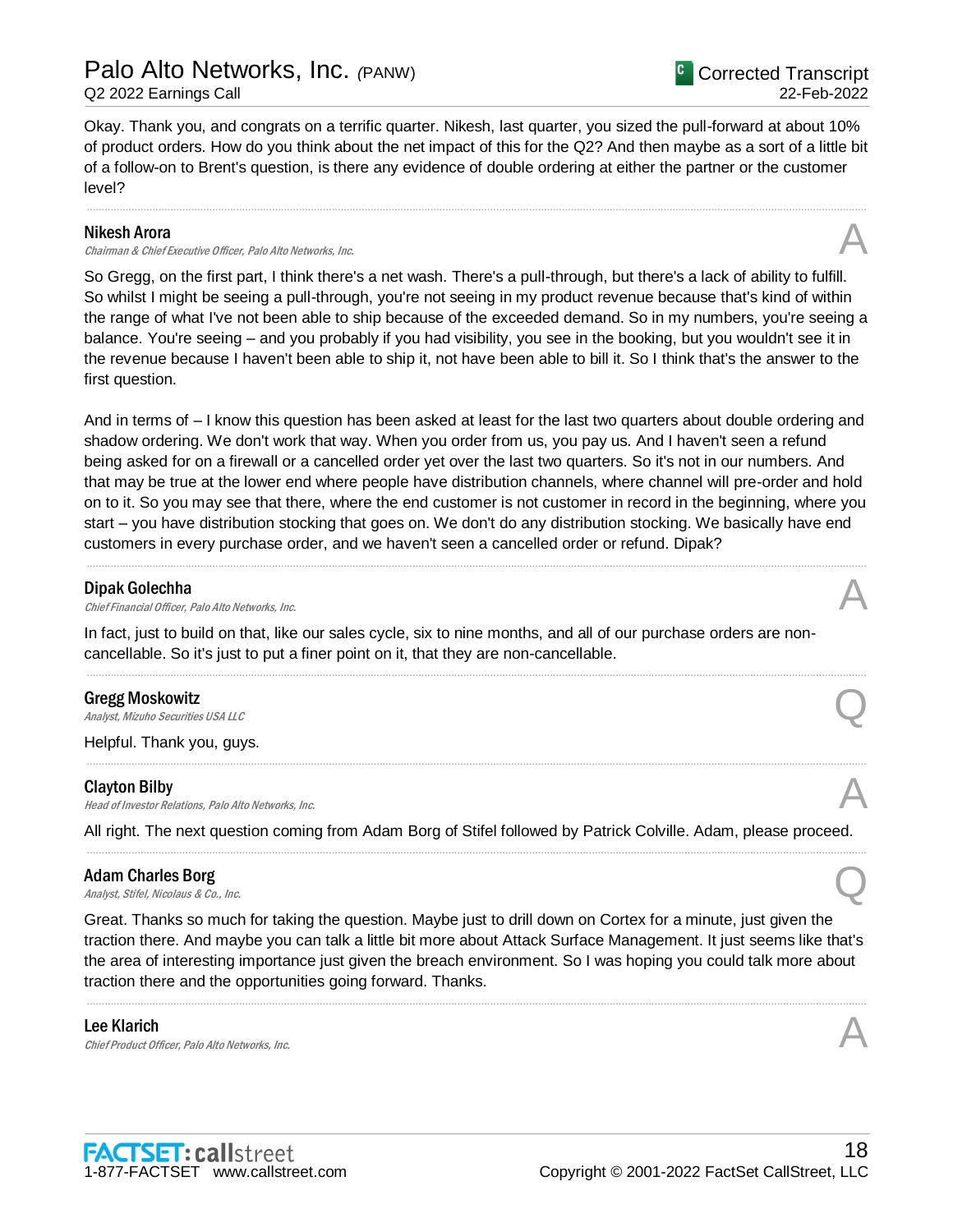Yeah. Look, when we acquired Xpanse a little bit over a year ago, we talked about why we thought this was so important. And number one is the proactive side of it, the finding an issue so you can fix it before an attacker finds it. And attackers have increasingly automated tools, and so it becomes even more important.

For example, if you look at Log4j, shortly after Log4j information became available, what we saw was attackers building automated scripts to basically try to find vulnerable Apache servers, right? And so that's the kind of challenge that a lot of customers are up against. And Xpanse makes it very easy for customers to proactively find that, fix it, et cetera.

Second is in a reactive state, where something has become known publicly, Xpanse helps our customers find where they have exposure in order to address those issues first. And so both of these are examples of why Xpanse has become so important to our customer base. And we've seen our customer base really understand that better over the last couple of quarters and really embrace this as a sort of a must-have product in their security operations.

.....................................................................................................................................................................................................................................................................

.....................................................................................................................................................................................................................................................................

.....................................................................................................................................................................................................................................................................

#### Adam Charles Borg

Adam Charles Borg<br>Analyst, Stifel, Nicolaus & Co., Inc. Quarter Co., Let Co., Let Co., Let Co., Let Co., Let Co., Let Co., Let C

Great. Thanks so much.

#### Clayton Bilby

**Clayton Bilby**<br>Head of Investor Relations, Palo Alto Networks, Inc.  $\mathcal{A}$ 

And our last question for today will come from Patrick Colville of Deutsche Bank. Patrick, you may ask your question.

### Patrick Colville **Patrick Colville**<br>Analyst, Deutsche Bank AG  $\overline{Q}$

Thank you for squeezing me in. I guess congrats on a really excellent quarter. I mean the numbers are so clean that I think we're going to ask a philosophical question, if I may. It's going to be about M&A. Valuations are roughly 30% cheaper than when we last spoke three months ago. The start of your tenure, Nikesh, as CEO was quite acquisitive. Is the moderation in valuations for private companies, public companies as well, does that mean that your philosophy around M&A might have changed versus the messaging you gave us six months ago?

.....................................................................................................................................................................................................................................................................

#### Nikesh Arora

Chairman & Chief Executive Officer, Palo Alto Networks, Inc. A

So there's no change, Patrick. I don't think the valuation in the private markets have quite normalized like the public markets have, first and foremost. So I think the private markets are still enjoying the lack of liquidity as the no reason to mark-to-market devaluation. So that's just more of a philosophical answer, not correlated to my M&A point, right? I would like you to have it purely because some of those companies are trying to come attract talent from Palo Alto Networks as I'd like them to get mark-to-market, so people realize that these things can go down.

But that having been said, there has been no change. Look, as I said, the reason we're acquisitive in the beginning, there were many areas of cybersecurity which were up and coming and going to be important, and we were not in there and we were behind the eight ball, to pick an analogy, we were late to the party. We hadn't done the work needed to be ready for that market.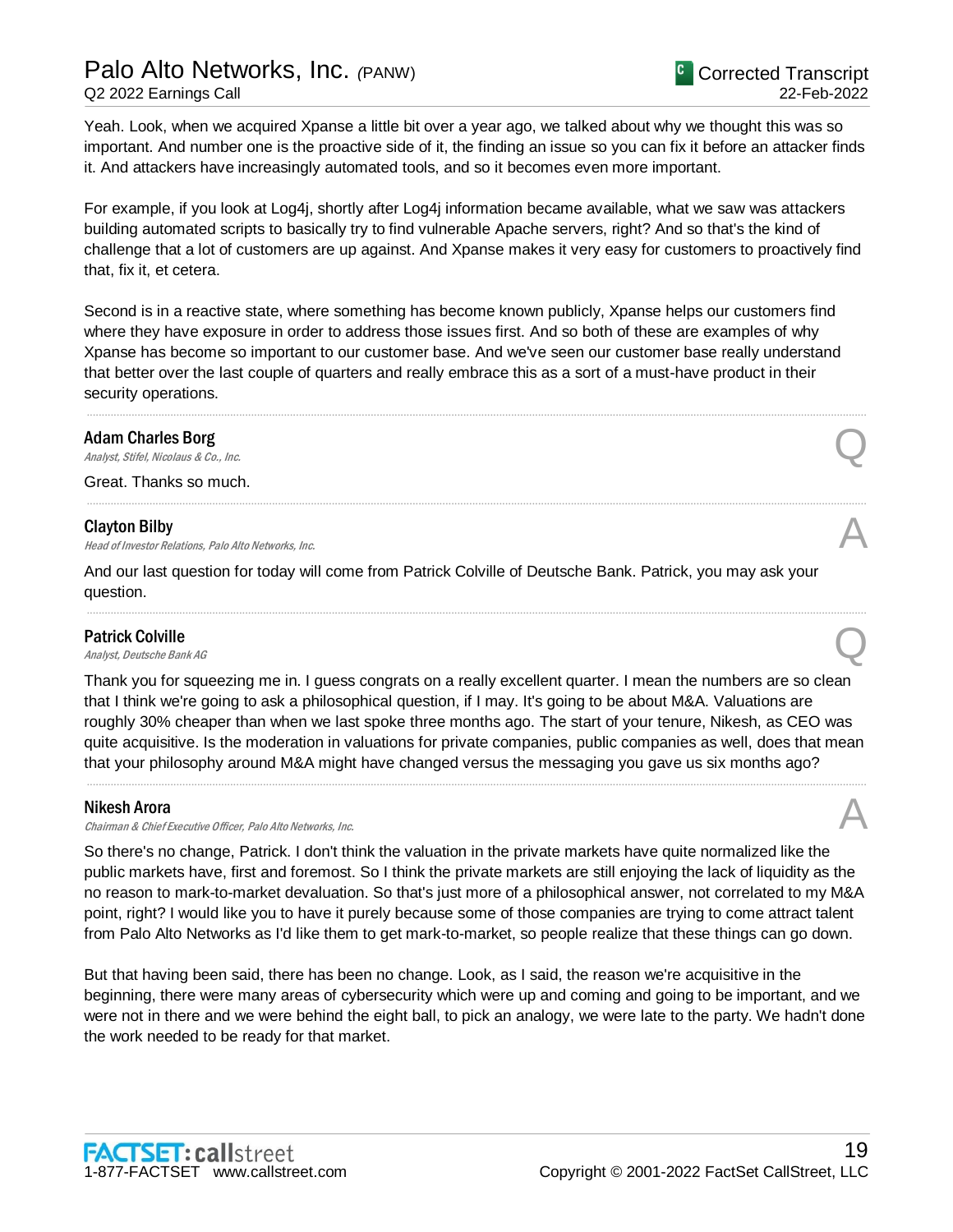Take cloud security, right? We bought six or seven companies in cloud security. Each of them had been in existence for three to four years. So that's four years of development that we were able to benefit from in a market we need to be first. With Prisma Cloud, it's abundantly clear why we did that.

Take XSOAR, we didn't have automation workflows and platforms. We did that. Take SASE. We didn't have an endpoint monitoring. We didn't have SD-WAN. That's stuff that takes four to seven years to build. We didn't have the time to go build it. Otherwise, the market – we would not be in the market. Today, we compete with Zscaler or Netskope in SASE. We compete with CrowdStrike, everyone in XDR. We would not have been a player. So that made sense.

Today, if you look forward, I don't see many areas of cybersecurity where we don't have a leading product or a leading product that's not on development. If you look at Palo Alto's innovation cycle, I'd say creating firewalls continues to innovate, spent three years acquiring, getting up to snuff to a place where now we can compete in multiple categories. And now with XSIAM, we're delivering industry-leading innovation. I couldn't buy anything for XSIEM because I looked at everything in the SIEM space. And I said, wait a minute, why do we need to look at something, which is ten-years old? I don't need customers. I have customers. I need to buy technology. So from that perspective, nothing has changed.

I don't think there's any company out there that is valued at a place where we say, oh, my god, this could be accretive, we should go take this. Because I think the cost of integration in cybersecurity is going to make you from a leading player to a mediocre player because you spent too much time merging sales forces, merging customers, trying to run two competing technologies. So that's not our playbook. Our playbook is to go find cool technology which you can absorb, make part of our go-to-market motion and to use those founders. And we've done that, and we've left the door open, saying, if you were to buy companies, it would be more in the product category, which will be more in line with the smaller to mid-sized acquisitions we made than anything else. So that philosophy hasn't changed, Patrick.

.....................................................................................................................................................................................................................................................................

.....................................................................................................................................................................................................................................................................

## Clayton Bilby

Head of Investor Relations, Palo Alto Networks, Inc.

All right. Great. And thank you. With that, we'll close the call. I'll turn it over to Nikesh for his final remarks.

### Nikesh Arora

Chairman & Chief Executive Officer, Palo Alto Networks, Inc.

Well, once again, thank you, everybody, for joining us. And as, like Clay said, we apologize for the 30-minute delay. We look forward to seeing many of you at upcoming investor events and some of you on calls after this. I just, once again, want to thank our customers, our partners, and most importantly, our employees around the world for helping us deliver a great quarter. Have a great day.